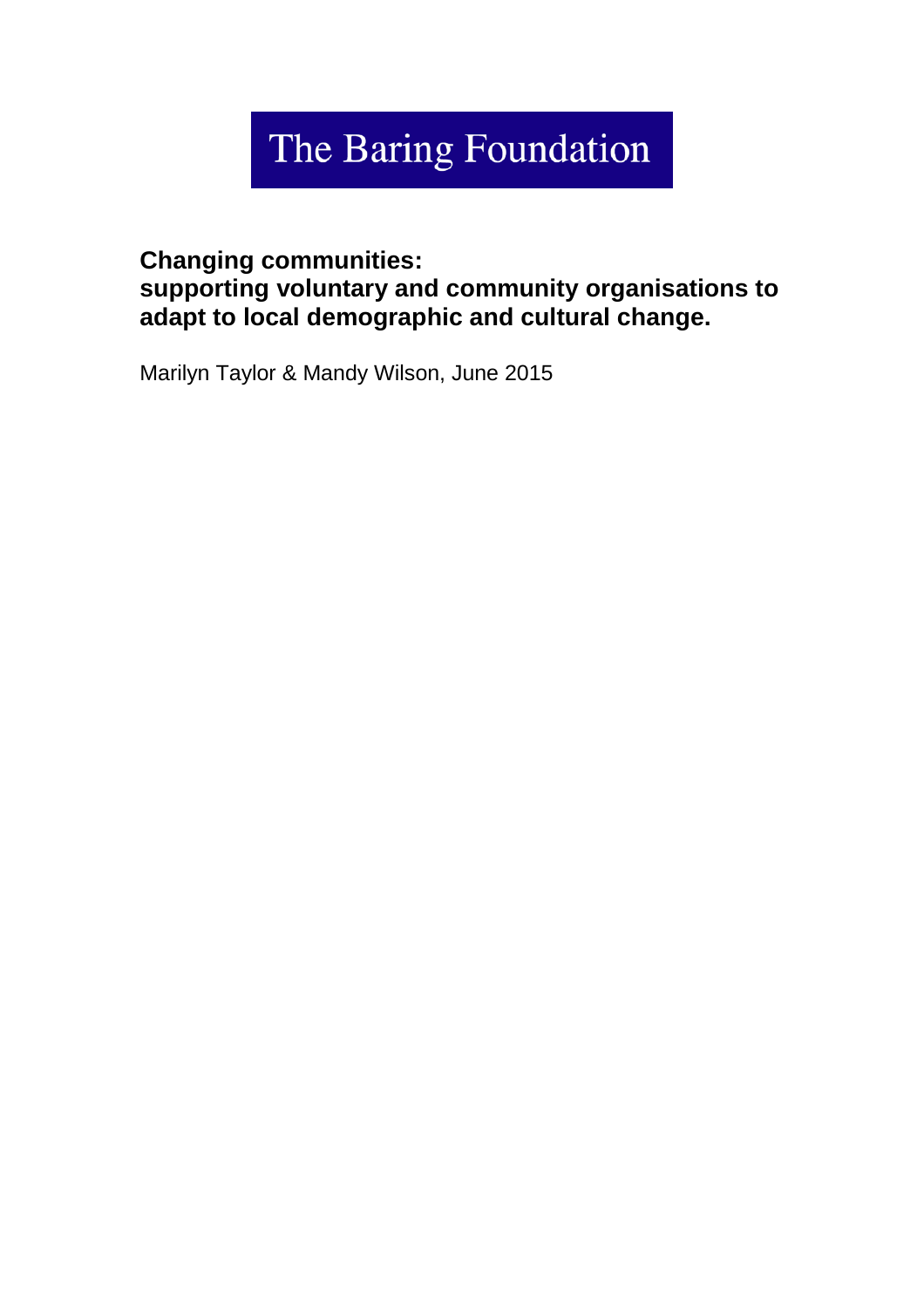#### **Foreword**

This report is based on scoping research conducted for the Baring Foundation to inform the development of its Strengthening the Voluntary Sector (STVS) programme.

The research was originally used to consider whether the Baring Foundation might focus the STVS programme on supporting organisations to adapt to demographic and cultural change among their beneficiaries. Ultimately, the Baring Foundation decided to give priority to another topic, which will focus on encouraging and developing the use of the law and human rights as tools of social change for the voluntary sector.

However, the research and analysis provided by Marilyn and Mandy presents a compelling case for further funding in this area. It not only highlights the need for funders – as well as the wider voluntary sector - to focus on changing communities, it also provides a valuable insight into what and how to fund.

This paper outlines the original research for a wider audience, in the hope that it can inform the debate on changing communities and the role of the voluntary sector.

We are very grateful to Marilyn and Mandy for their hard work and hope this report can be of use to other funders and the wider sector.

> **David Sampson Deputy Director The Baring Foundation**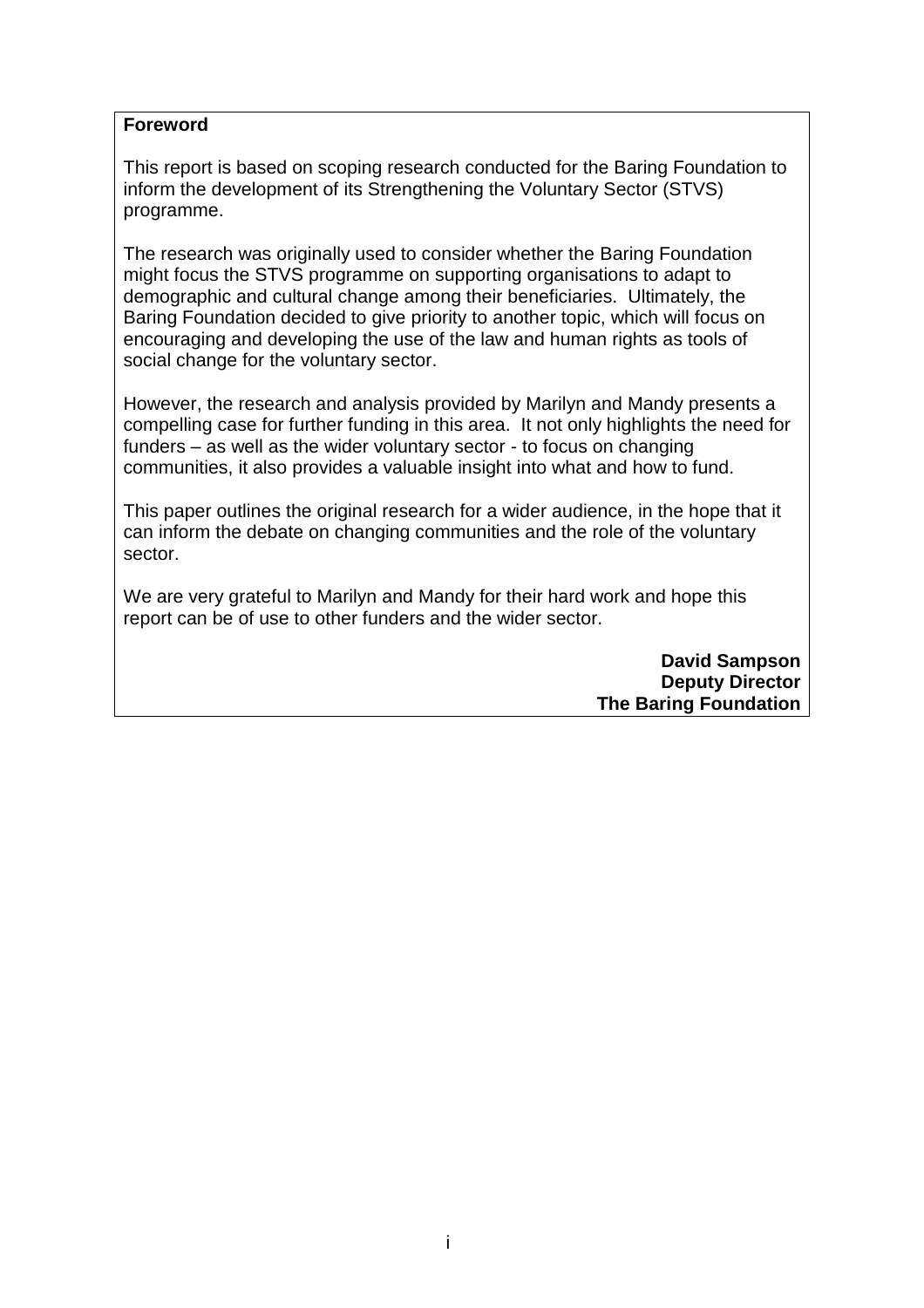## **Summary**

We live in a fast changing world. But some communities and neighbourhoods bear the brunt of change more than others and the voluntary and community organisations that serve them face considerable challenges in adapting to their changing populations, particularly at a time when cuts and a reduction in the role of the state are changing the voluntary sector landscape – perhaps irrevocably.

The changes we report on here are driven by migration, redevelopment or changes in housing tenure, often all three. They can often bring positive new energy into a neighbourhood. But they bring considerable challenges too, with respect to identity, community connections, trust and people's sense of security. For these changes are often taking place in communities with a background of disadvantage and this has been aggravated by benefit cuts, cuts to local services and the stigmatisation of poor people in politics and the media. Newcomers are often blamed for circumstances beyond their control. And the impact of change will vary according to the history, make-up and location of a neighbourhood; for example, whether communities are used to change, and whether the neighbourhood already has a mixed population.

Voluntary and community organisations are often well placed to help communities facing rapid change. But many face an uncertain future in today's funding environment. Fighting for survival leaves little time for organisations to think about how they might need to change their services, let alone to get out into and understand the newer communities, while keeping the support and trust of those they have traditionally served – community development has been a particular victim of cuts. Translating leaflets, setting up targeted projects or relying on special one-off events is important but not enough. And seeing everything as a problem of race can be detrimental when residents face common and serious material disadvantage. It is important, too, to respond to the diversity in newer population groups, although they will face many common barriers. Traditional forms of organising and community representation may not be relevant to people from newer communities – or indeed to transient private tenants - and often exclude them or make unrealistic demands of them. The same applies to the need to diversify governance – if this is tokenistic, new trustees will melt away.

So what does work? It is easy for hard-pressed organisations to stick with what they know or to make minor adjustments when what is needed is flexibility and a willingness to take a long, hard look at what they do and how they do it. Responding effectively to change will need new connections to be made with new communities and creativity in bringing people together around common issues: creating space for informal encounter and conversations, and using the enormous potential of social media and the internet, especially to reach younger people.

How can funders help? At a very local level, small 'at risk' grants will help the very small, often informal, groups emerging from the newer communities to organise and engage with other local communities. At an area level, larger organisations such as community anchors need the resources to take a step back from day to day demands, think through their strategy, promote peer research in different communities and create space for conversations. Resources for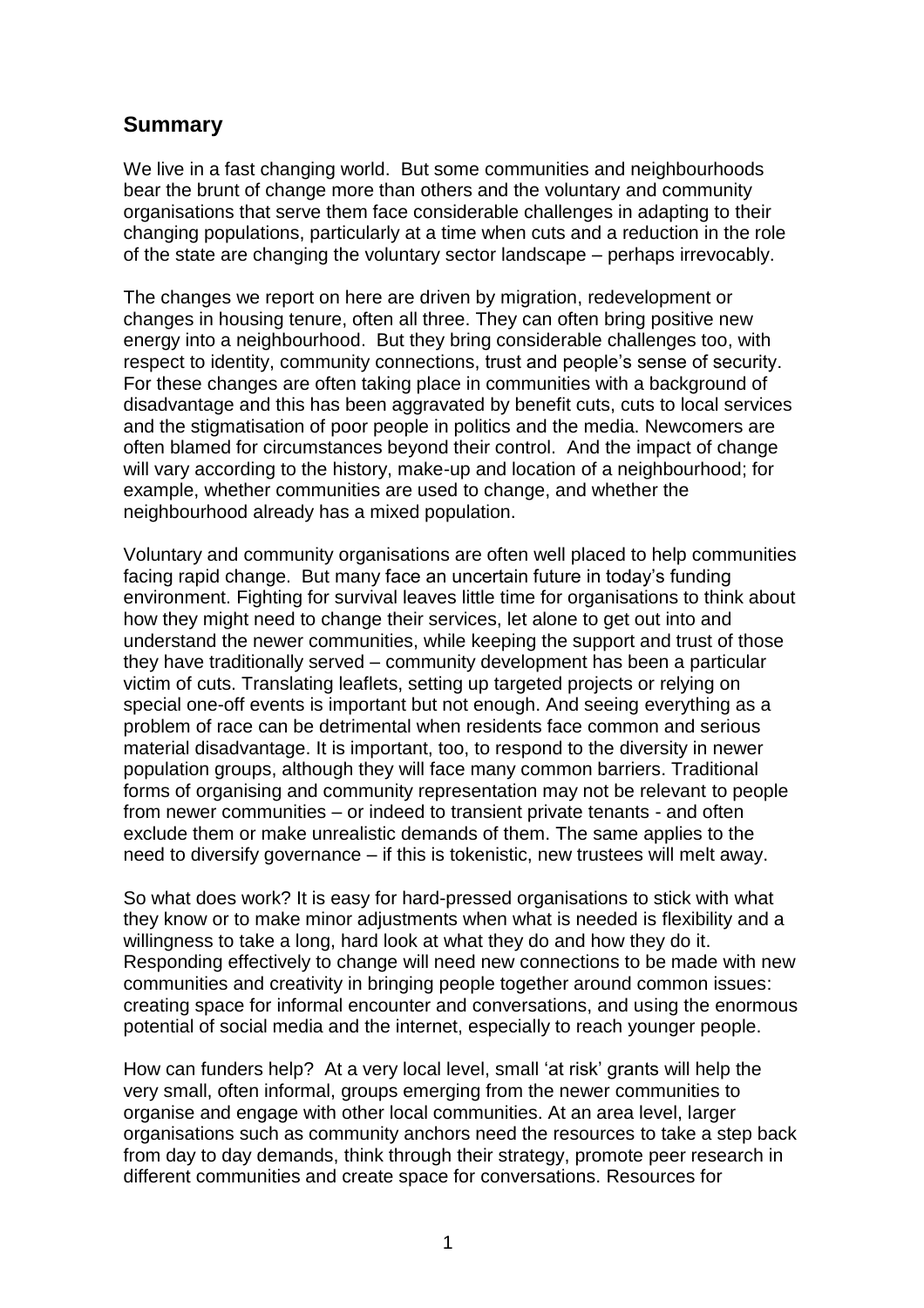buddying, mentoring, mediation and partnership building will build connections between communities and between large and small organisations. At a national level, a lead needs to be taken in informing debate through research, briefing papers and think-pieces while national umbrella bodies need support in helping their members with the challenges they face. At all levels, grants could be used to encourage innovative use of social and multimedia, in partnership with organisations with specific expertise.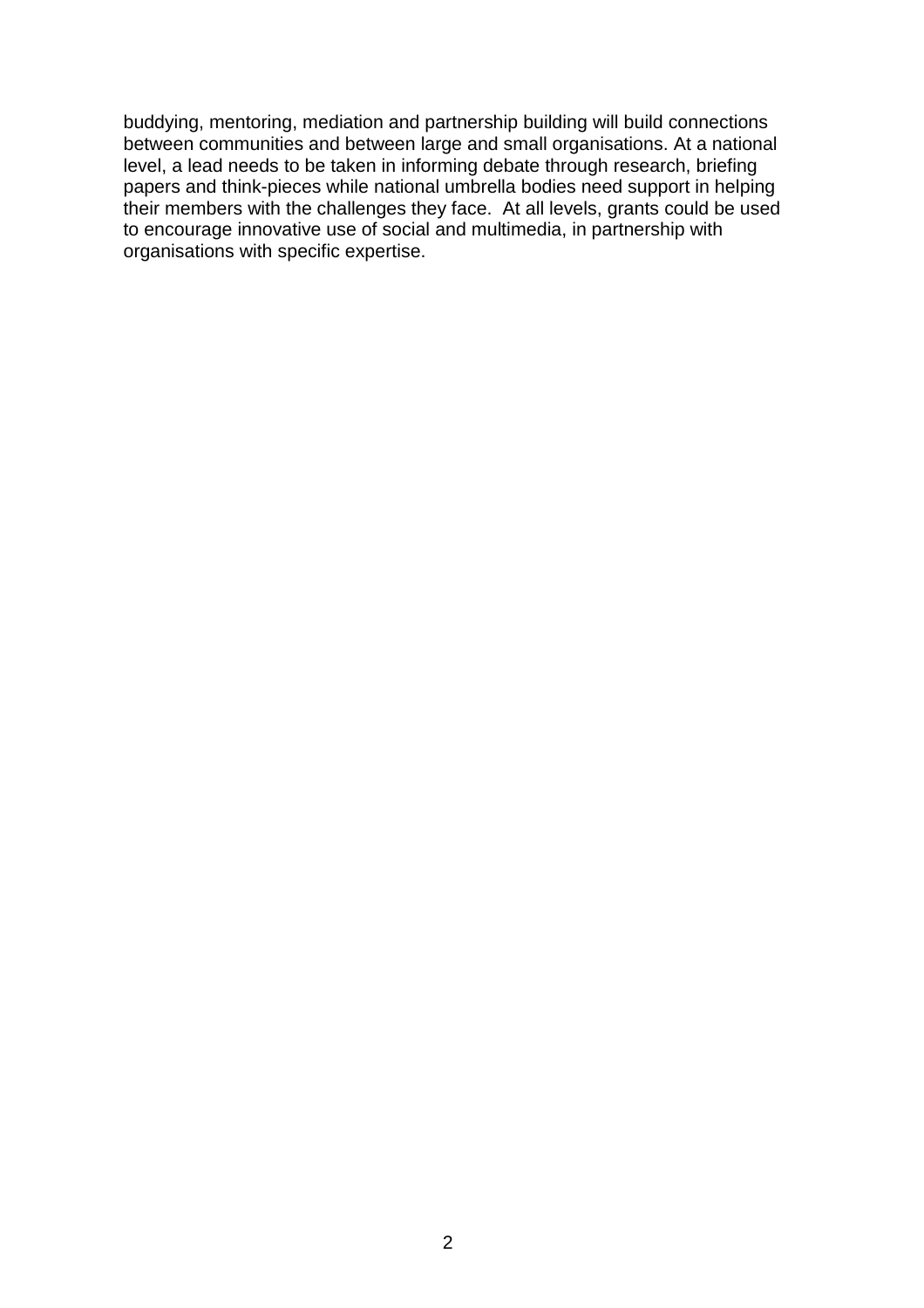**Contents**

| <b>Summary</b>                                                                                                       | page 1  |
|----------------------------------------------------------------------------------------------------------------------|---------|
| <b>Introduction</b>                                                                                                  | page 4  |
| Section I: The nature of change                                                                                      | page 4  |
| 1. Neighbourhood change<br>2. The broader context                                                                    |         |
| Section II: The impact of demographic and cultural change on<br>the voluntary and community sector                   | page 6  |
| 1. Impact on services<br>2. Impact on voice/advocacy roles<br>3. Impact on voluntary sector governance               |         |
| Section III: Responding to change                                                                                    | page 9  |
| 1. Types of activity<br>2. For individual groups and organisations<br>3. Across local areas<br>4. Beyond local areas |         |
| Section IV: What can funders do?                                                                                     | page 14 |
| 1. What to fund<br>2. How to fund                                                                                    |         |
| Appendix 1: References and other material consulted                                                                  |         |

**page 18**

**Appendix 2: List of people involved in the study page 21**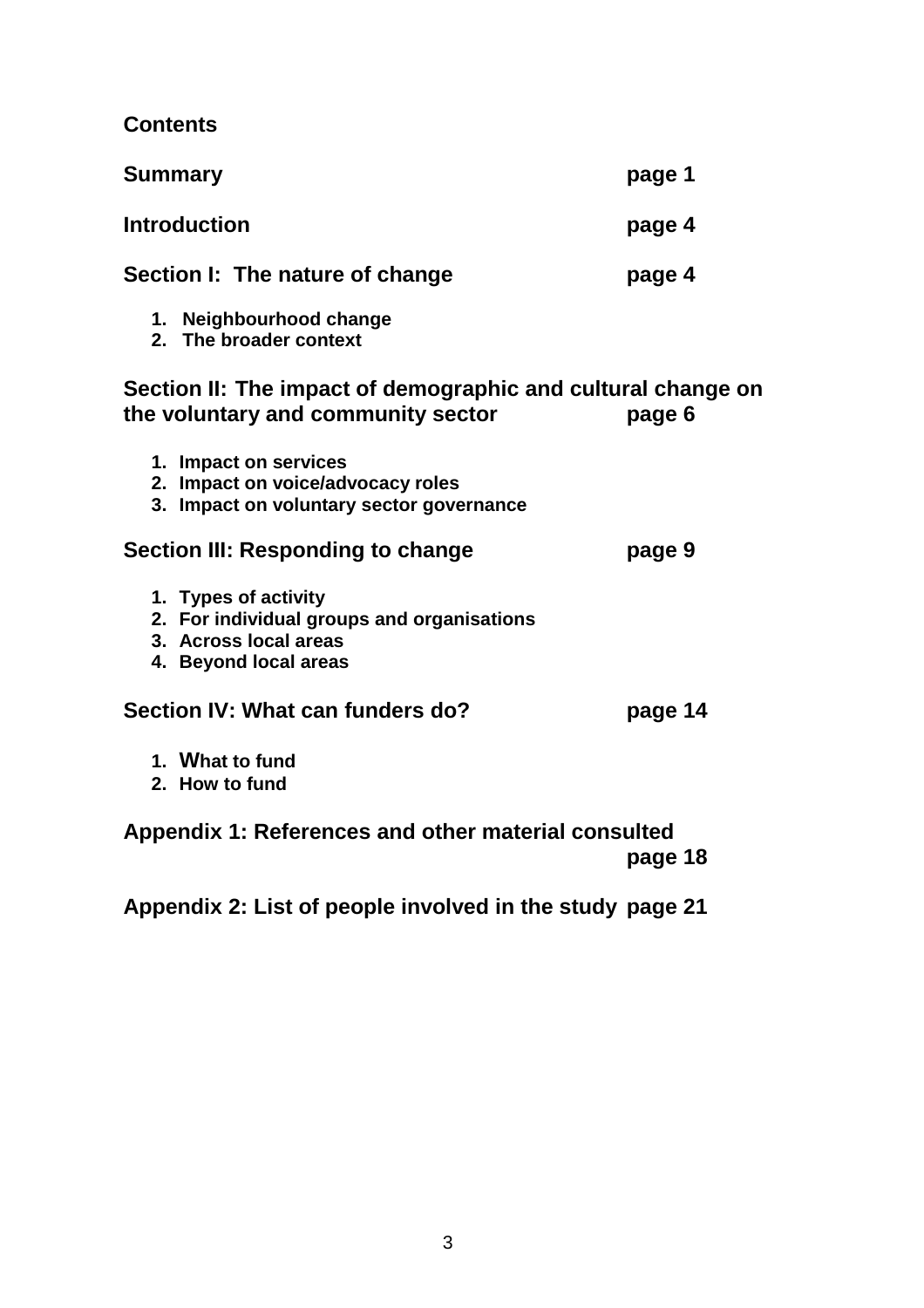## **Introduction**

We live in a fast changing world. The image of the stable tightly connected local community - if it was ever true - is increasingly out of date as populations become increasingly mobile across and within national borders. And yet, the impact of major population change on local communities is an issue that is surprisingly neglected in national debate. It may raise its head when immigration hits the headlines or when residents hold out against redevelopment, but the question of how communities can be supported to reap the benefits of change while addressing its many challenges is rarely addressed.

This report is based on a study carried out for the Baring Foundation as part of its Strengthening the Voluntary Sector Programme. This study involved a review of relevant literature (see Appendix 1), a small number of interviews and a focus group. Respondents were drawn mainly from local voluntary organisations, but also included researchers and consultants (see Appendix 2). Quotes in italics are taken from the interviews unless otherwise specified. The first section outlines the nature and context of the changes they see; Section II describes the impact these changes have on local voluntary organisations and the challenges they face. Section III discusses some of the responses that have helped voluntary organisations to adapt and suggests how policy makers, voluntary sector infrastructure bodies and funders can support them in this process.

## **Section I: The nature of change**

#### **1. Neighbourhood change**

The main population changes highlighted by this study are driven by migration, (people moving both within and from outside the UK), redevelopment or changes in housing tenure, often all of these. But their impact varies according to the

history and location of the neighbourhood, as well as its levels of poverty. Inner city neighbourhoods, for example, may have experienced waves of change over a long period of time, as new population groups come and go. They are likely to respond differently from social housing estates that have had a predominantly stable population until very recently, or whose stock has been sold off under right to buy and then let out to a much more transient population. Rural areas with little experience of inward migration will

*This has always been an area of considerable transience. Almost everyone started as a migrant. First, social housing estates moved from being stable white working class to a high proportion of Bangladeshis. Under right to buy now half the estate is privately rented – students, city workers.* 

Community anchor

face still different challenges as new housing developments are built or agricultural and other rural industries attract an influx of migrant workers. And changes in the ethnic or tenure mix bring other changes with them - an increase in the numbers of children and young people, for example, or, conversely, an increasingly transient population of one person households with the spread of private renting.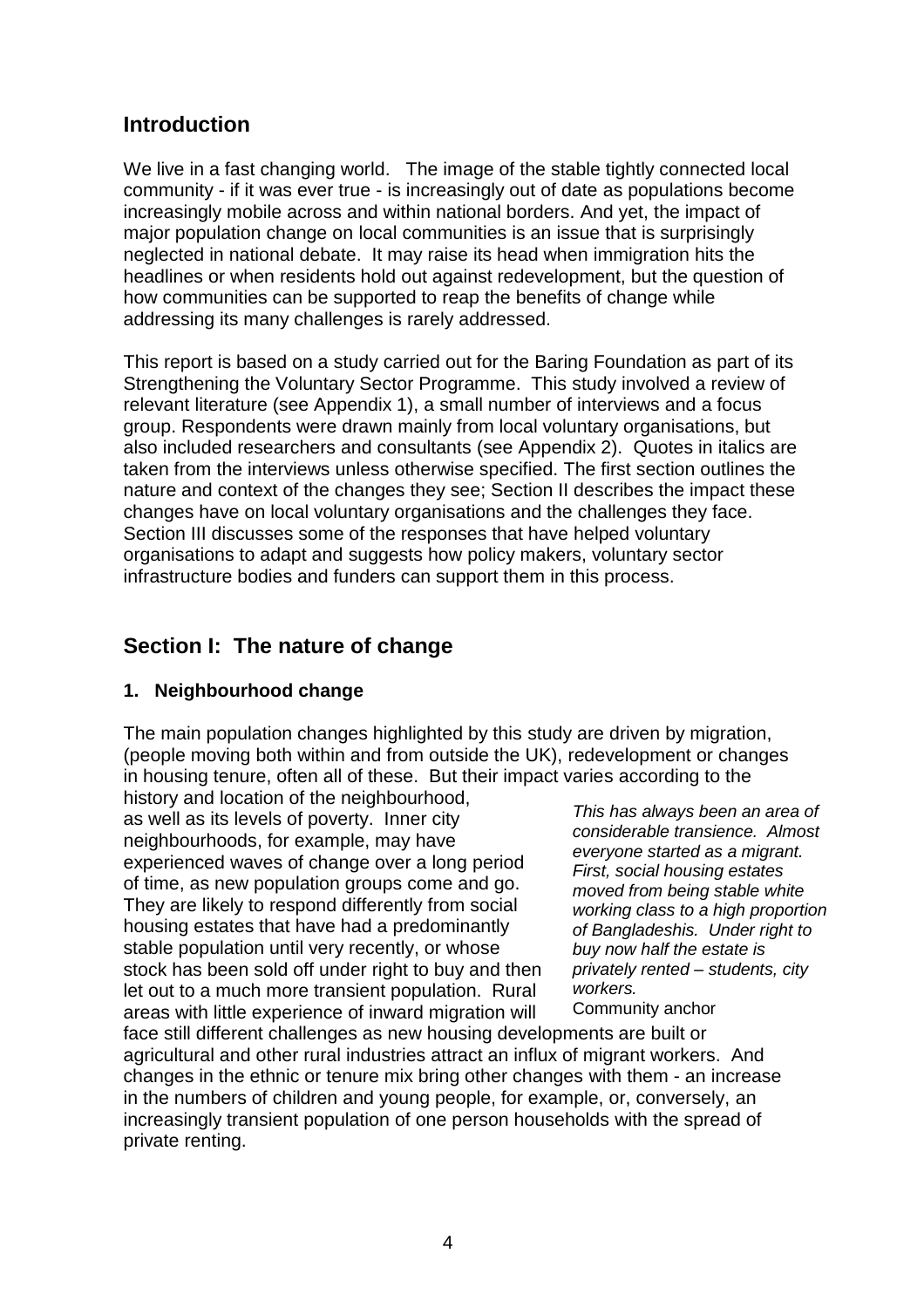Change can be positive and bring new energies and resources into a community. But it brings challenges too. The existing community may feel a loss of identity or even a sense of abandonment as services adapt to the needs of newcomers. Harris Beider, in his 2011 research, reports that white working class residents often felt that they were a forgotten group with no one advocating on their behalf, describing:

*A toxic mix of neighbourhood loss, uninvited population change and disconnection from local politics, which has been taken over by ethnically different newcomers.*

Lack of contact and understanding between communities may bring with it insecurity and a fear and distrust of strangers and, too often, this is fuelled by the media. Newcomers are easily blamed for circumstances beyond their control. And local agencies are faced with new demands and new dilemmas as they try to respond to new communities.

These changes are often happening in communities with a background of disadvantage, which has been aggravated by current policy changes – cuts to public services and benefits, increasing stigmatisation of poorer communities and increasingly unstable working patterns:

*It is principally socio-economic deprivation – not migration – that best explains people's perceptions of their local area... it would be wise for policy makers to focus on deprivation rather than migration in setting policy on cohesion and integration (Saggar, 2012).* 

However, gentrification brings problems, too, illustrated in one area by the clash of lifestyles between young, affluent single person households and the settled community.

## **2. The broader context**

Wider societal change, too, affects the way communities experience and respond to change. People encounter and associate with each other in different ways in the 21st century. The expansion of social media offers people new ways of communicating, socialising and organising. At the same time, changes in household composition and family commitments mean people often have less

time for traditional community activities: they may be looking after older parents or grandchildren, they may be juggling two or three jobs or unpredictable zero hours contracts. Changes in consumption patterns, high street decline and the loss and privatisation of public space, meanwhile, mean there is less opportunity for casual encounter between generations and ethnic groups at neighbourhood level. As local government shrinks and services are privatised, it is often difficult even for the most established groups to know how to negotiate services and democratic

*Many smaller local organisations we have encountered in the last few years are very much in 'survival mode', focused on funding issues. They often have little time to take stock of broader organisational issues not directly related to funding streams, no matter how important these might be. Adapting to local demographic change is a good example of something that might not be high on organisations' agendas.* Researcher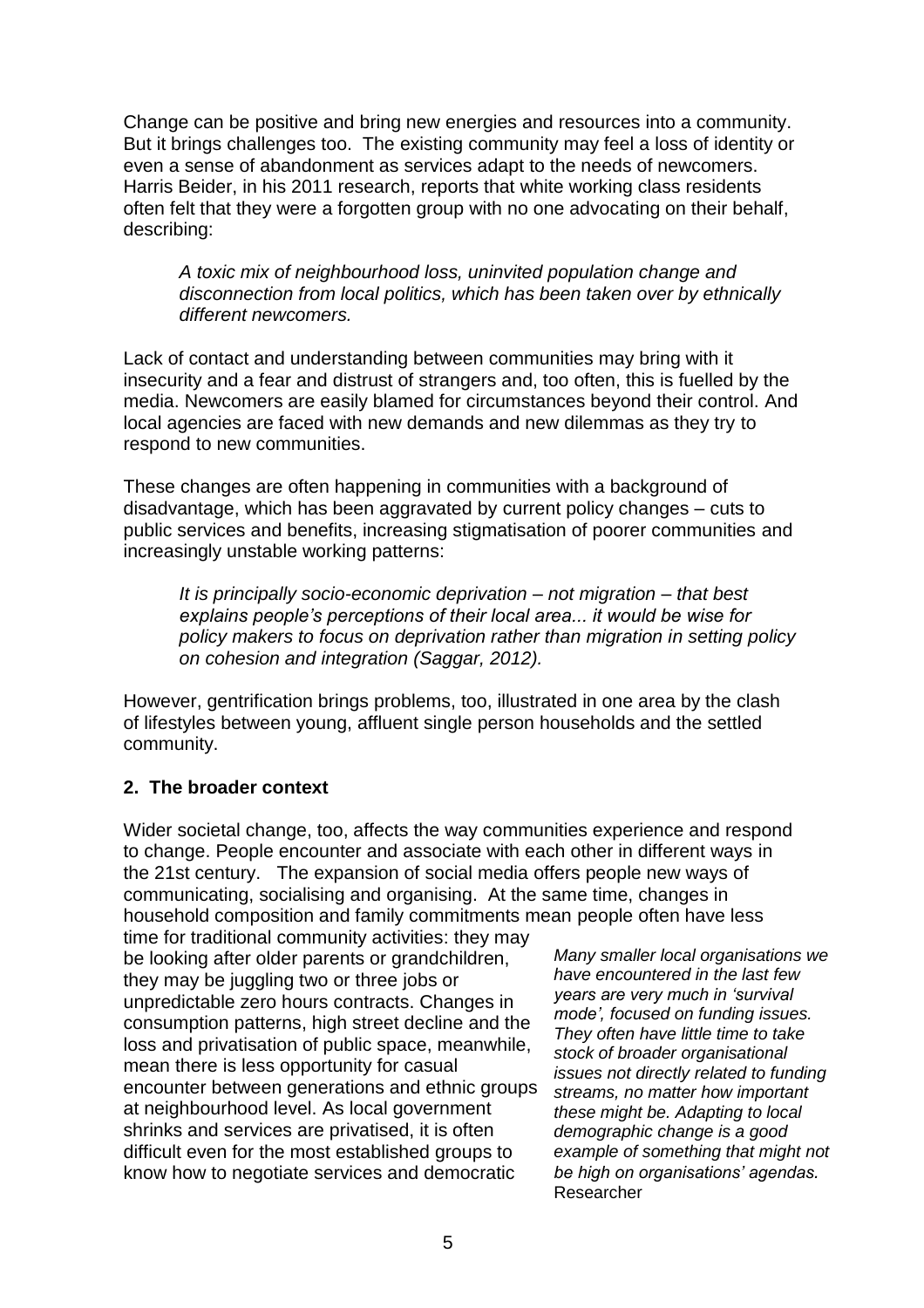systems, let alone newer and less well organised communities (Blake et al., 2008).

The voluntary sector is often well placed to help communities facing change. But it, too, is facing an uncertain future. Many organisations find their energies are completely absorbed by survival and they have little time or resource to take stock of the changing nature of the community they serve. Local service ecologies and networks have been stripped out by cuts and much of the available funding is based on highly specified contracts based on business models, which leave little room for the flexibility and innovation that are needed to respond to new needs. Organisations are steered toward social investment but the principal victims of the changing funding environment have been community development, advocacy, volunteering support, research, infrastructure and even the places to meet that are necessary to help communities and organisations to adapt to change.

As local networks and support are eroded, small locally based groups find themselves working in isolation with nowhere to go for support and may find it difficult to keep going. There is evidence to suggest that cuts have fallen disproportionately on BME groups, especially those with advocacy functions, and also that their volunteers have less time and money to be involved (McCabe and Phillimore, 2012). More generally, volunteers are often demoralised by the pressures and levels of need they face, especially if they are volunteering because of the absence of paid work. Meanwhile, increasing competition for resources threatens collaboration between the organisations that remain and local organisations frequently lose out to nationals in the contracting marketplace.

## **Section II: The impact of demographic and cultural change on the voluntary and community sector**

Against this background, we have taken two functions associated with the voluntary sector – service provision and voice – and one of its central defining characteristics - governance - to assess the implications of rapid demographic and cultural change on its organisations.

#### **1. Impact on services**

#### **Increasing/changed demand**

A changed population brings changing demands on services. Sometimes these can revive services that are under threat but they can also overwhelm. An influx of new young families can breathe new life into a school, for example, but schools may have to adjust to an increase in children for whom English is not the first language or high turnover when families move on. It is particularly difficult to respond to the needs of constantly changing and transient populations. The organisations represented in our focus group discussion also commented on the increase of severe mental health needs amongst their users, and the fact that they are ill equipped to respond.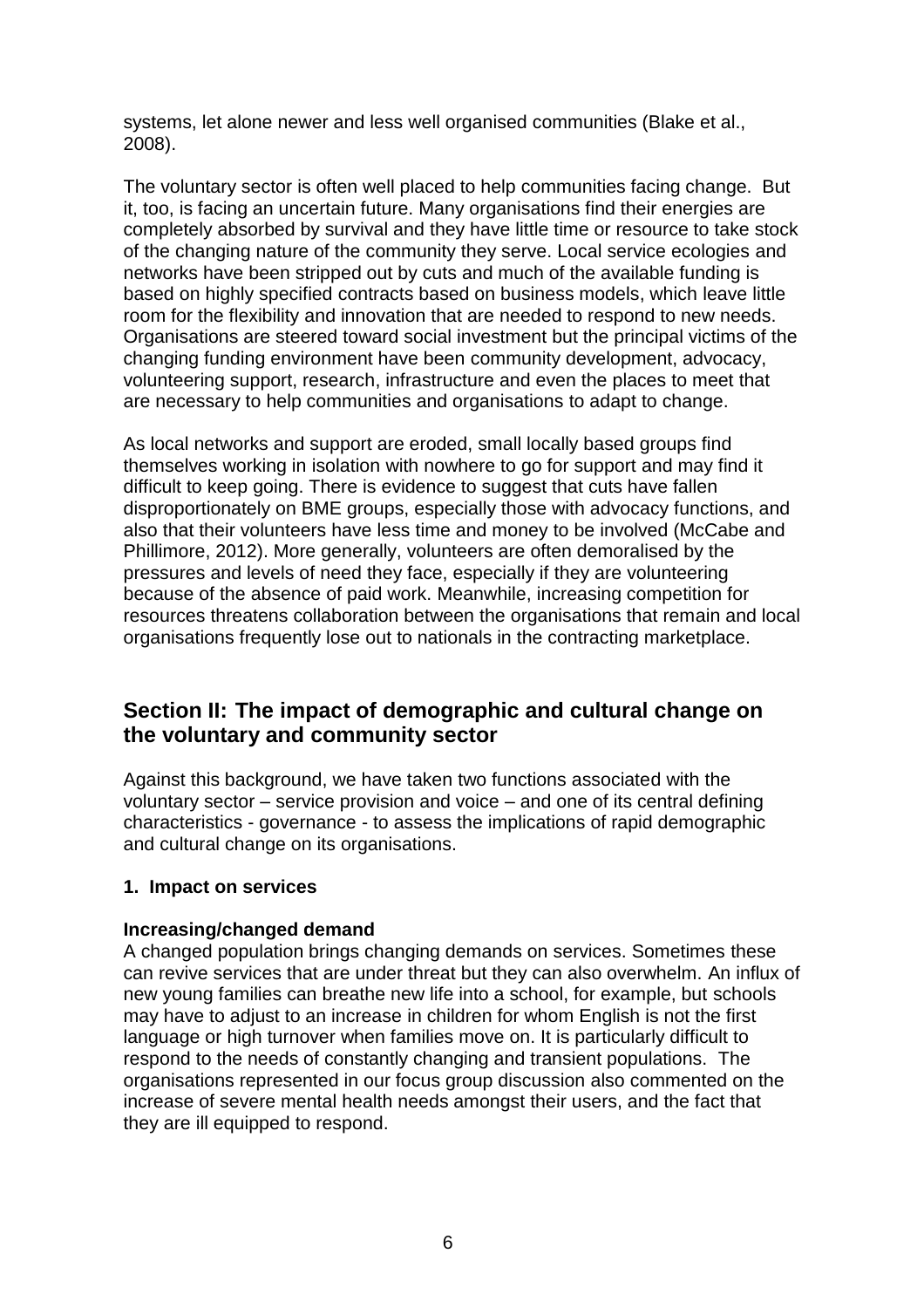#### **Responding to 'higher level' needs**

Voluntary organisations say they are receiving more referrals for people reaching a crisis level but were never intended to be a crisis service. The Well Women Centre, Wakefield, is starting to run more practical services e.g. food parcels, advice etc., to meet women's needs but is finding responses to mental health needs more complex: *'We provide primary mental health care but we are seeing a lot of women now who need much higher levels of mental health care but the secondary care system is not designed to meet their needs.…. In addition, some women find it hard to keep regular appointments if they are on zero hour contracts for example, and don't know their working hours from week to week ….. it would take a massive restructure for us to change our approach to counselling support to properly accommodate this.'* The Well Women Centre is however, '*developing some excellent partner relationships with other, often statutory providers who come to our sessions to support women with wider needs – this is where they really benefit from a 'one stop shop' type model rather than having to seek out and know all the different agencies'.*

Cuts mean that there are fewer agencies to meet these increased and changing needs. Voluntary organisations may have to pick up services that used to be provided by other agencies, including local government, but without the support networks that they themselves have been able to rely on in the past.

#### **Access**

As the local population changes, organisations cannot rely on just responding to demand. They need to go out to new communities, both to make their organisations known and to build relationships, so that they can identify new and emerging needs. At the same time they need to keep the support and trust of

those they have traditionally served. This can be a difficult balancing act. There may also be practical considerations to take into account: the need for more flexible opening times to respond to different work and lifestyle patterns; the need to review their meeting venues and times.

Translation and interpretation is essential but this is more complex than it may sound. There are often many different languages within one area, and resources for this kind of work are much reduced. This also has an impact on capacity to train local volunteers.

#### **Understanding cultural needs**

Existing local voluntary organisations need to get to grips with cultural understandings that require nuanced approaches – for example, about childcare and upbringing - as well as issues which require sensitivity (FGM, domestic violence and forced marriage were among those mentioned to us). But, at the same time, it is essential to avoid 'ethnic' or other kinds of

*The traditional organisations have gone down the traditional routes without any real understanding. They think that if they translate their posters, that will do. But they need to understand how migrants see them. Voluntary organisations are often seen as agents of the state by some communities. So they need to question drop-ins and coffee mornings as a vehicle for reaching people because they won't work.* Local authority community worker

*So Somali women may suffer real health issues, but when they walk into a GPs surgery, all the GP can see is FGM. People assume that all Somalis know each other and are linked through social networks.* Community anchor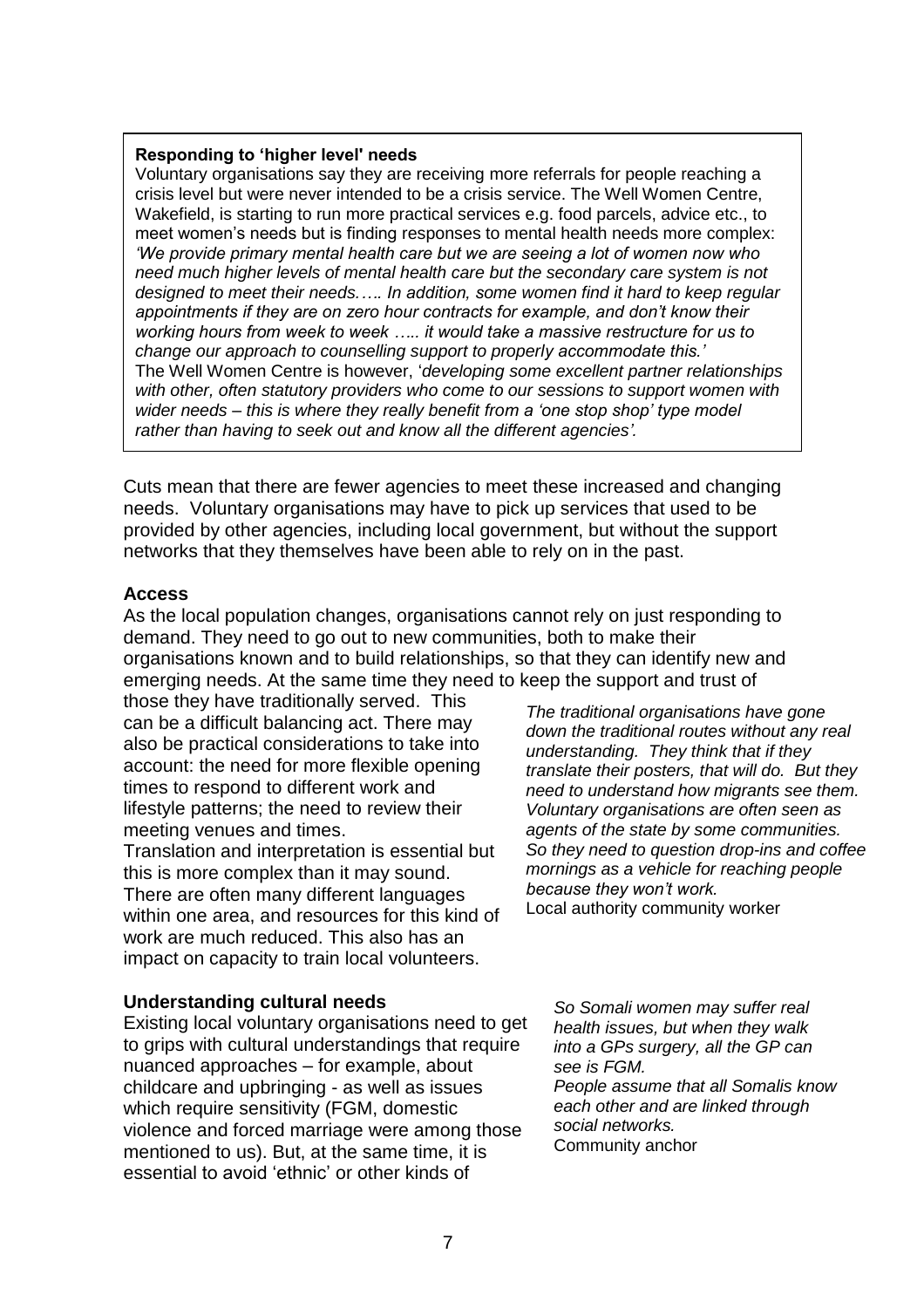stereotyping'. This means that the organisations that newcomers themselves form are often best placed to pick up on the community aspirations and concerns that are hidden behind cultural norms. But these organisations are often fragile, informal and difficult to track down. They seldom conform to the expectations of outsiders, whether funders, local and health authorities or other organisations, and they are rarely constituted in a way that gives them access to funding or mainstream routes of influence.

## **2. Impact on voice/advocacy roles**

## **Changing patterns of organisation**

The growth of identity based organisations and services, together with the disappearance of social clubs and pubs can lead longer established residents to feel that local politics has been taken over by ethnically different newcomers (Beider, 2011). On the one hand they no longer have the range of groups and representatives they may see in BME communities and on the other they feel these groups are more concerned with their own identity than they are with the neighbourhood in which they live. Indeed, research often finds that the networks of newer immigrants tend to be city- or area-wide rather than at the neighbourhood level, anchored, for example, by places of worship, ethnic community centres or shops (Markova and Black, 2007; Blake et al., 2008; Munoz, 2011).

On the other hand, traditional forms of organising and community representation

may be losing their relevance. Tenants' and residents' associations, for example, are the product of a time when many social housing tenants lived on an estate with one landlord and residency was more stable, and they often find it difficult to adapt to a changing demographic. At the same time, the role of many mainstream voluntary organisations as service providers increases the chance that they will be seen as arms of the state rather than as allies and supporters (Semino, 2014).

## **Representation and leadership**

*We have had a long held role in supporting group development, helping them constitute etc. But is this still relevant? Should we now be supporting individuals who want to be active, supporting more informal social action? We need to take a step back and look at how we relate to informal movements and digital organising.* 

VCS infrastructure / support organisation

Established organisations, often unintentionally, may exclude voices from newer and differently organised communities. In the rural context, for example, newer voices may be rarely heard. Many village activities and meetings take place during the day, when newcomers are working. This mean they find it hard to play a part in village life. As one person said 'no one talks to incomers – just about them'.

Voluntary organisations will often look for leaders from the newer communities to help them understand and adapt to new needs. But the issue of leadership and representation can be a thorny one, especially when there hasn't been the time to build deep-rooted relationships with, and understandings of, these communities. The most visible leaders do not – and cannot be expected to - always reflect the needs of their diverse communities (Blake et al., 2008). But even when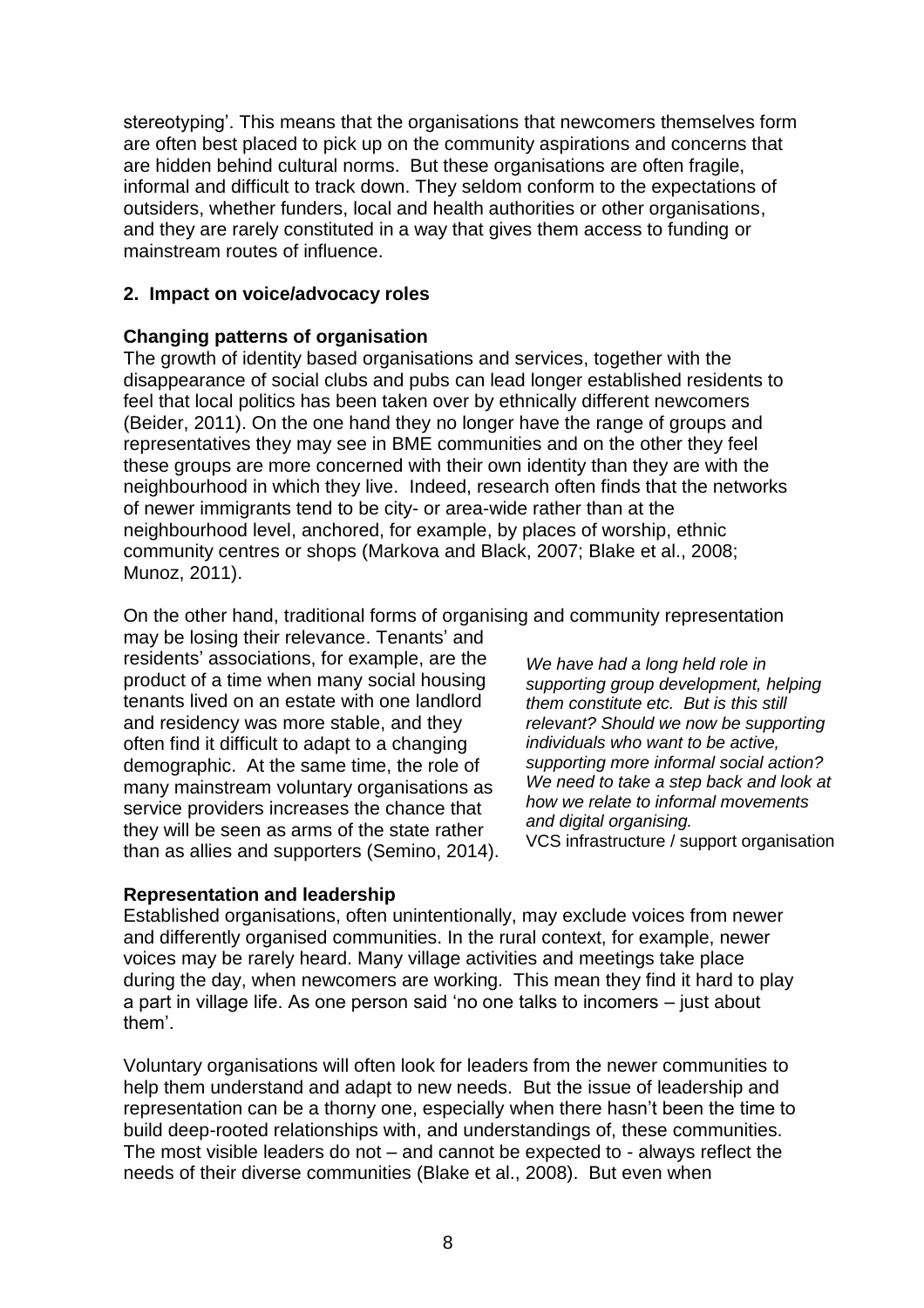organisations are able to establish good links with members of incoming communities, it is easy to place those who are willing to engage under too much pressure, as they try to relate to unfamiliar systems and institutional cultures, as well as different ideas about representation. As well as the training all trustees should receive, they may require a lot of support to be effective and to survive in a new role.

#### **Transience**

Not all newcomers want to be involved – or have time. Others are simply not around for long enough. The transience and insecurity that comes with the rise of private renting poses particular problems for those seeking to help them represent their interests.

*Voice is a struggle. Most private renters are on a 6-month tenancy and then they are gone. You haven't got the relationship. So most of our advocacy work is focused on the stable population.* Community anchor organisation.

#### **3. Impact on voluntary sector governance**

A commonly held value among voluntary organisations is that at least some of their trustees should be drawn from members, users and local residents. But even when they are successful in reaching a wide

range of users, many struggle to achieve diversity in their governance structures. And even when organisations are successful in attracting a broader range of trustees, community tensions can play out within the governing body.

*We tend to attract people like ourselves. Getting diversity and churn is difficult; we need to look for people who will be positively disruptive.*  Community anchor organisation

In addition, the issues of expectations and understanding that apply to representation apply also to governance. Voluntary organisations cut to the bone and only funded for delivery, often lack the staff capacity to support newly involved trustees. The risk then is that many will melt away.

#### *Involving residents in governance*

*Community Links has resident steering groups in the different neighbourhoods in which it works and has strict rules about length of membership to ensure that existing members don't become gatekeepers of their own agendas. This opens the groups up to different people but it does require a lot of outreach support. Severe reductions in funding have led to the loss of all its volunteer support staff and so 'people get involved and then they disappear'.*

*In another organisation, a Somali woman joined the Board. Even the existing trustees struggle with all the paperwork and her first language wasn't English, so it was hard to know how she coped. In the end, she left.*

## **Section III: Responding to change**

Dynamism is part of many communities and has to be integral to the organisations who work with them. But adapting to change requires flexibility and responsiveness to be at the heart of the organisation – part of its DNA. It is easy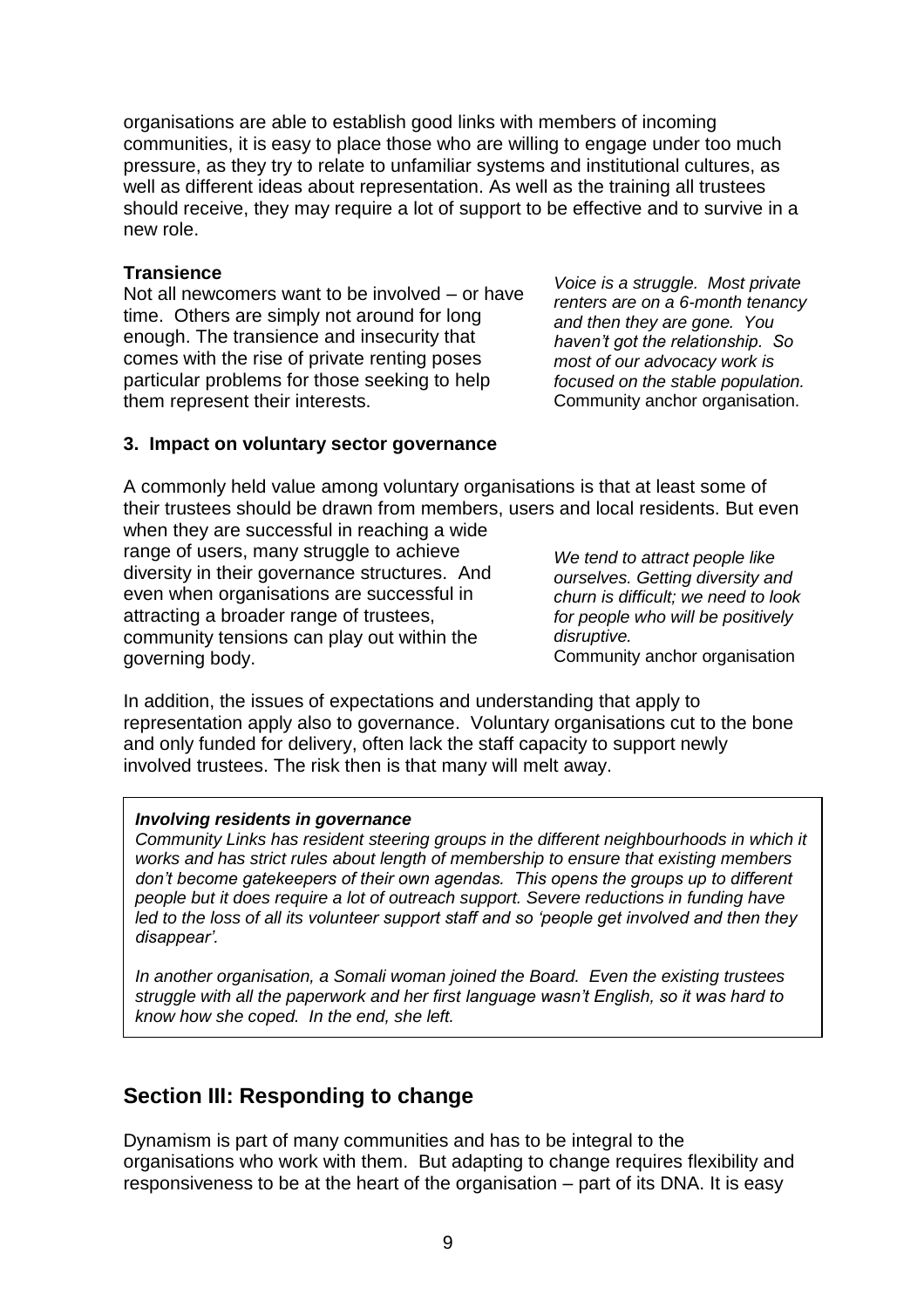for hard pressed organisations to stick with what they know or to make minor adjustments when what they may need is major organisational and cultural

change. In some cases, with the best will in the world, it is simply too hard to find the time and energy to contemplate this. But elsewhere, our respondents commented that some organisations simply don't get the fact that they need to adapt and change or aren't prepared to take the risk – one mentioned a local refugee council that is following a model of working established forty years ago. Others are stuck

*Many agencies didn't have the skills for intercommunity working. To meet the challenges of change you need both the political mindset and the necessary skills.* Community anchor organisation

with agendas and projects that have been overtaken by events. A CAB said, for example, that it had lots of money for debt advisors but that current demand was more about complex welfare rights enquiries.

Common responses are not always the best way forward, for example:

- Thinking that translating leaflets is enough, without understanding that what the organisation is offering and the way it is offering it may not be appropriate;
- Seeing everything as a problem of race it isn't. *The focus on desegregation and integration can act to deflect attention away from material disadvantages, which remain the experiences of most minority groups, to focus instead on reducing cultural differences between groups. (*Catney, 2011*)*;
- Relying on 'set piece encounters' such as occasional festivals. These can be a good way of creating space for people to mix together but they have their limitations too. Kesten (2011) argues that voluntary organisations need to 'focus on the ordinary (local) sites of everyday encounter (Amin, 2002) rather than the set pieces:

*Community festivals are lovely events, but in terms of a long-term impact, you need more, people actively doing something together, even if cohesion is not the formal objective. It's genuine interaction that's needed, where people genuinely work together.* (Voluntary organisation);

 Tokenism – e.g. bringing someone from a new community onto the Board without adequate support; in effect 'setting them up to fail'.

Appropriate responses require an understanding of what is changing and how, as well as a lot of relationship building. Recruiting and keeping volunteers from the newer communities is resource intensive, as is the staff capacity required to regularly go out, talk, listen and get to understand the diversity of concerns and ambitions in newer communities. It is important, too, in responding to new needs, not to neglect the old ones. Reaching out to new communities and finding new ways of working whilst holding onto traditional users and not alienating them, requires sensitivity and skill.

So what does work? While 'community' can be a site of tensions, it can also generate a lot of positive energy and act as a catalyst for new forms of collective action and interaction (Jupp, 2013). Below we look at the implications for types of activity, individual organisations, local areas and national organisations.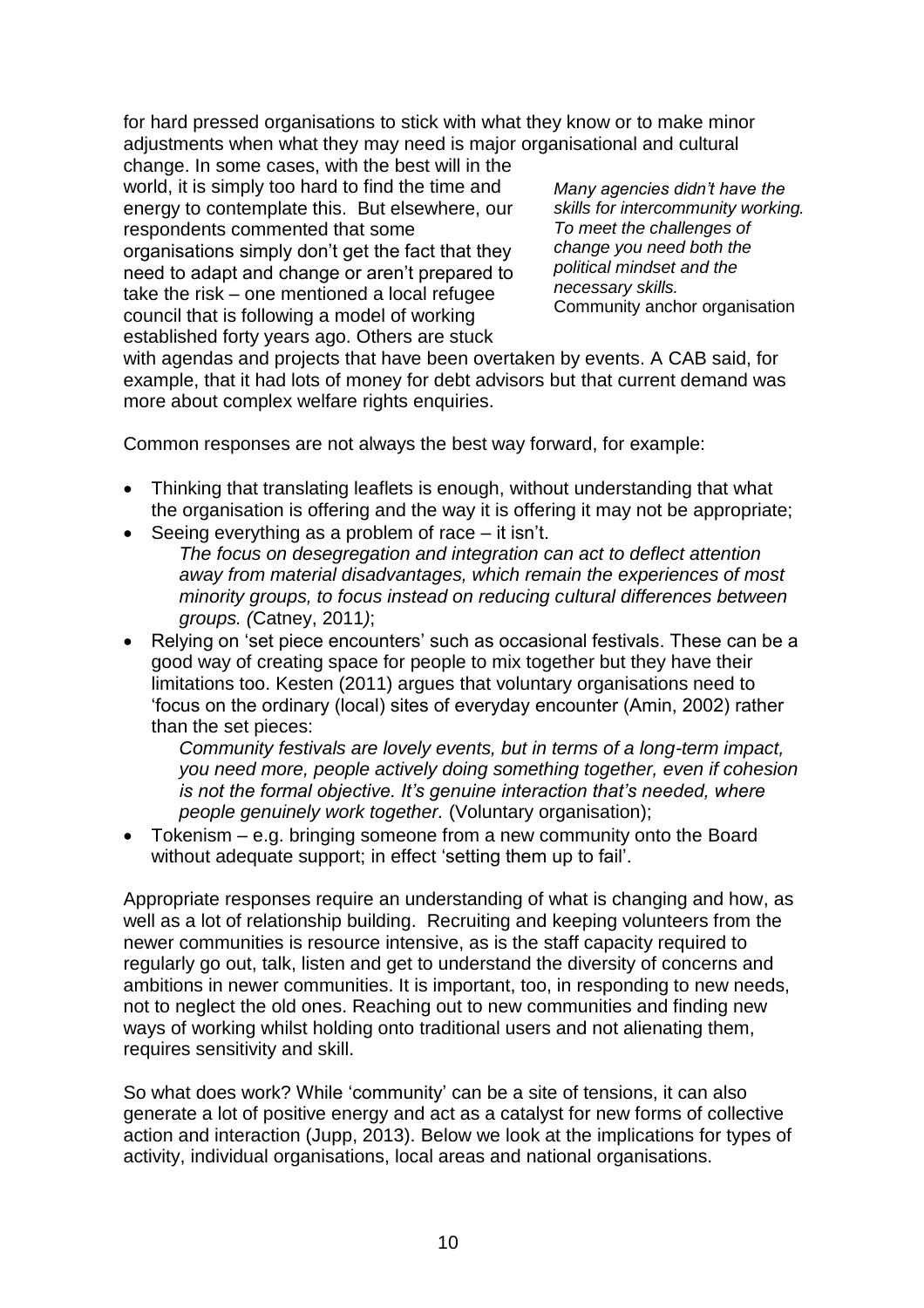## **1. Types of activity**

- Welcome packs for new residents providing information about where and how to access services and advice;
- Creative opportunities for people, especially young people to meet and work together, e.g. through community arts, social media;
- Community development and outreach work which enables people to be recognised, to have their concerns and aspirations heard and share what they have to contribute e.g. peer research, community listening projects, taking services out to new populations;

#### *Community outreach*

*The Well Woman Centre in Wakefield has taken on a community organiser who has taught them the value of this model of outreach work – knocking on doors, listening, engaging residents in dialogue and supporting community activity. The approach has engaged some women from the SE Asian community who have helped the organisation to reshape some of their services and make them more appropriate and accessible to this community. The presence of the outreach role and the trust in the individual practitioner from all stakeholders, has also led to additional income being generated to develop the work with the community, again breaking the previous cycle of one off parachuted in pieces of work.*

- Recognising the value of neutral space where people can meet and hang around in everyday settings (Beider, 2011; Hall, 2008; Munoz, 2011) with no 'agenda'. Cafes, shops, community centres, faith spaces allow serendipitous encounters to occur between ethnic groups and across generations;
- Facilitation of cross cultural communication and allowing the time for this to grow;

#### *Cross-cultural communication*

*A Bristol based organisation - Community Resolve - worked in one tower block for two years to resolve tensions. Frustrations with the lack of maintenance there focused on other people rather than the problem. The small playground was plagued by bullying and it was clear that the parents were not setting much of an example. It worked with tenants to help them to express their own feelings and appreciate each other's feelings and now everyone gets on much better together. In other work, it has used photographs to work with ten-year olds in the city to dismantle prejudice. It has also used sport and cookery to bring young people from different backgrounds together and discuss their differences.* 

- Reclaiming and sharing different histories (Hall, 2008) helps reaffirm identity in a positive way (e.g. there is a resurgence in the 'disappeared' summer galas in coalfield communities, which are once again a source of pride);
- Tapping into new ways of associating, using apps and social media. An innovative Dutch organization, Critical Mass, uses digital games and interactive settings to get young people to think about conflict and there must be more and more examples of this kind of work. New forms of association are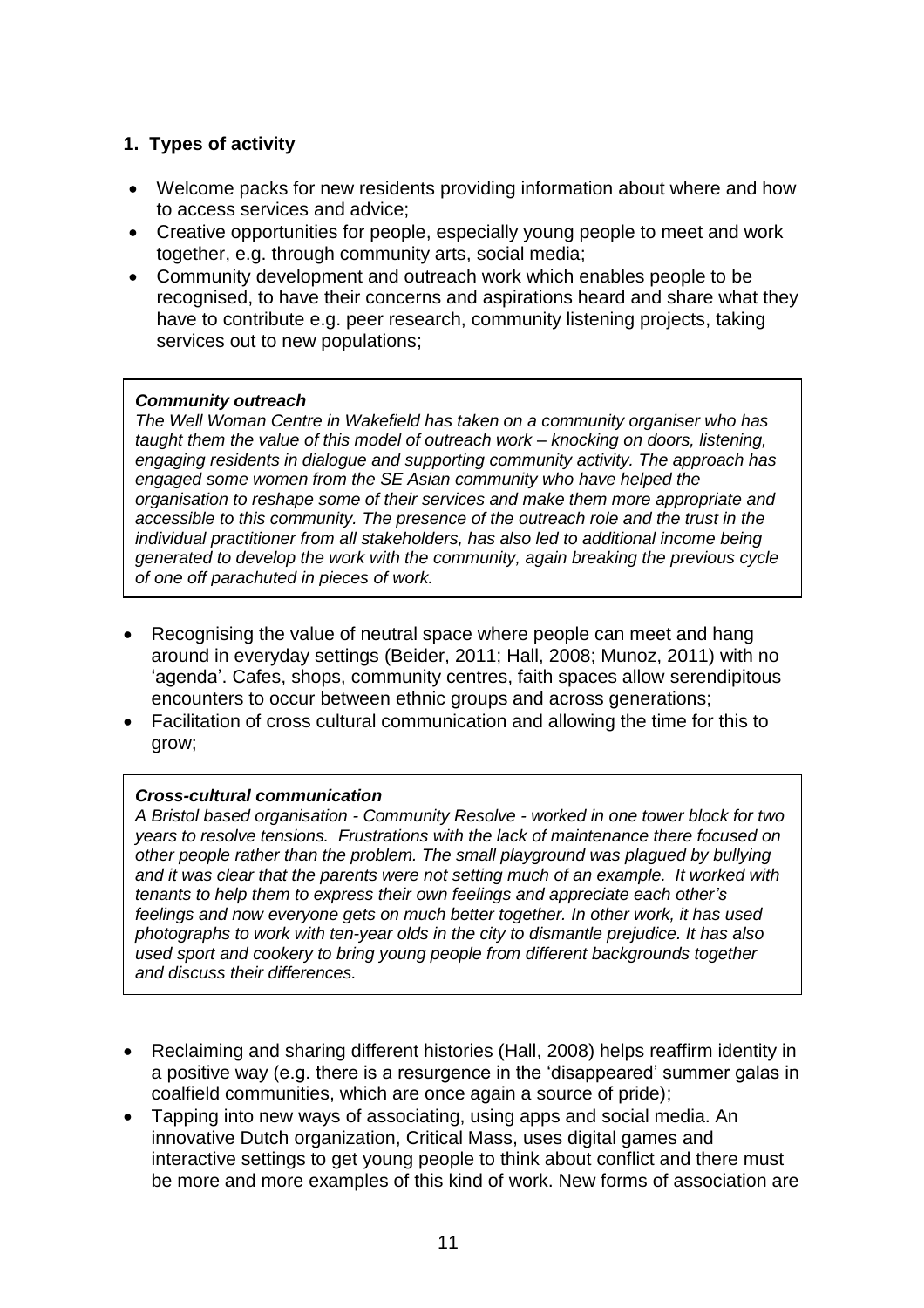constantly being created with social media and respondents mentioned that incomers were often 'young and highly digitalised'. However, this requires voluntary organisations to skill up. As a recent NCVO report put it, the 'digitally excluded are being supported by the digitally challenged' (Jochum et al, 2014).

## **2. Individual groups and organisations**

- Going back to basics why are we here and what are we here for?;
- Revisiting membership and coverage e.g.

i) Faith groups, for example, have opened up their facilities beyond their 'core' members. Churches, mosques and gurdwaras have a significant social footprint and tend to follow need rather than funding. They can also make their buildings available for neighbourhood based activities and community interaction. The Church Urban Fund's Near Neighbours Project provides many examples of community listening projects;

#### *The role of faith organisations*

*Faith organisations involved in the current work think of themselves as community anchors though they don't use the term – e.g. the Gurdwara/Nishkam's response to food poverty has been to open free lunch meals to any community. Last time I was there in the summer, Poles, Somali, Sudanese, Afghans, Iranian, Iraqi were all there, which is very different from a few years ago.* Academic researcher

ii) Infrastructure organisations have opened up to individuals rather than just recognised organisations;

 Reviewing organisational governance and leadership to ensure diversity in the staff team and the Board. This requires appropriate support for paid workers and trustees from new communities/different generations, perhaps through working with smaller, informal groups from these communities.

#### *Revisiting membership*

*Rotherfed, a borough wide infrastructure body which had been established for tenants and residents groups, noticed that many of the newer communities weren't engaging with this structured form of representative organisation. The umbrella body recognised that if it was to be a platform for community concerns to be heard, it would need to organise itself differently. It has undergone a transformation, changing from an organisational structure that was based on a membership of groups to one that now includes individual membership so that a host of voices can be heard and its governance can be more inclusive. And it has a new name; Rotherham Federation of Communities (previously Rotherham Federation of Tenants and Residents) reflects and promotes this change.* 

None of this is easy. Organisations that were trying to change and adapt

highlighted the tensions in creating a more inclusive membership, balancing diversity with cohesion, and being relevant to all. In poorer communities in particular, the more disaffected the long-term residents, the more difficult it is to get them to

*Having people from different backgrounds puts a bit of grit into the system as well as sending out messages to different local constituencies. At X, we put up stuff in other languages, but it was the Somali woman on the Board who provided the challenge that was needed*

Community practitioners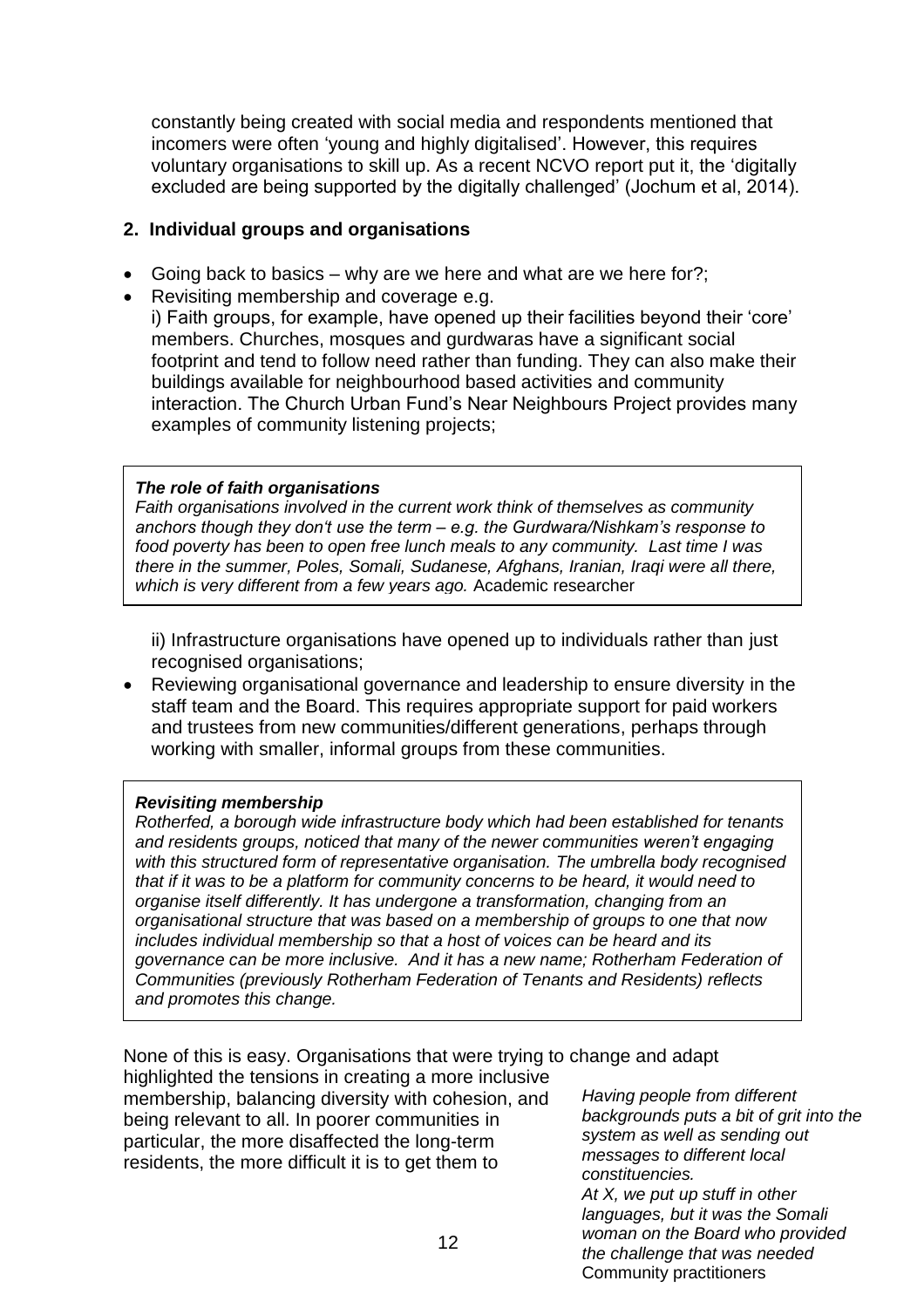realise that newer residents share their concerns, let alone persuade them to participate in joint activities.

## **3. Across local areas**

• Community organisers/community development /community profiling/ peer researchers. Many of our respondents felt that the only way voluntary organisations can really understand their community is to go out and listen to people, and engage them in shaping relevant services and activities. Peer research, training up

*A local Darfur association here or a French speaking Congolese Association there. Many of these organisations had fantastic access to these communities, even if their merits as organisations were sometimes variable (like so many VCS groups in general). The point is, they are the first port of call for many people from those communities…*

- researchers from within different communities can be particularly effective;
- Buddying and mentoring between 'mainstream' organisations and the smaller groups that spring up from new communities;
- Larger organisations can also share resources with smaller, provide 'on tap' advice and facilitation, give them access to the power holders and mainstream providers they want to influence and even act as accountable bodies to allow small informal groups to access funding;
- Partnerships, e.g. with local schools, as well as with other voluntary sector and faith organisations so that partners can share knowledge, resources and expertise, provide peer mentoring and generally collaborate more effectively;
- Learning events to increase understanding of the range of needs and interests in communities of benefit, including input from authentic community voices;
- Mediation with skilled facilitation and safe space to help difficult conversations to happen;
- Facilitating cross-cultural learning.

## *Challenge and celebration*

*Next Generation Youth and Community Project told us how they are trying to respond, despite few resources and capacity, to engage with new migrants. They are working with the local authority to tackle some of the issues that divide communities - primarily around cleanliness and understanding refuse collections, signage (all in English), and landlord responsibilities. They are combining opportunities to share concerns and codesign solutions with a celebration of all the communities in the neighbourhood.* 

## **4. Beyond local areas**

We were surprised to find that some national voluntary organisations we approached did not relate to this agenda – perhaps because they are not confronted with it from day to day. But there is plenty to be done at regional and national level:

 Sharing learning through examples of what is being done in different parts of the country, opportunities for peer mentoring, and to meet other similar groups elsewhere;

## *Digital mediation hub*

*Community Resolve is developing an app and online ways of conveying and sharing knowledge. It aims to build an online multilingual learning community and a library of resources – acting as a mediation hub.*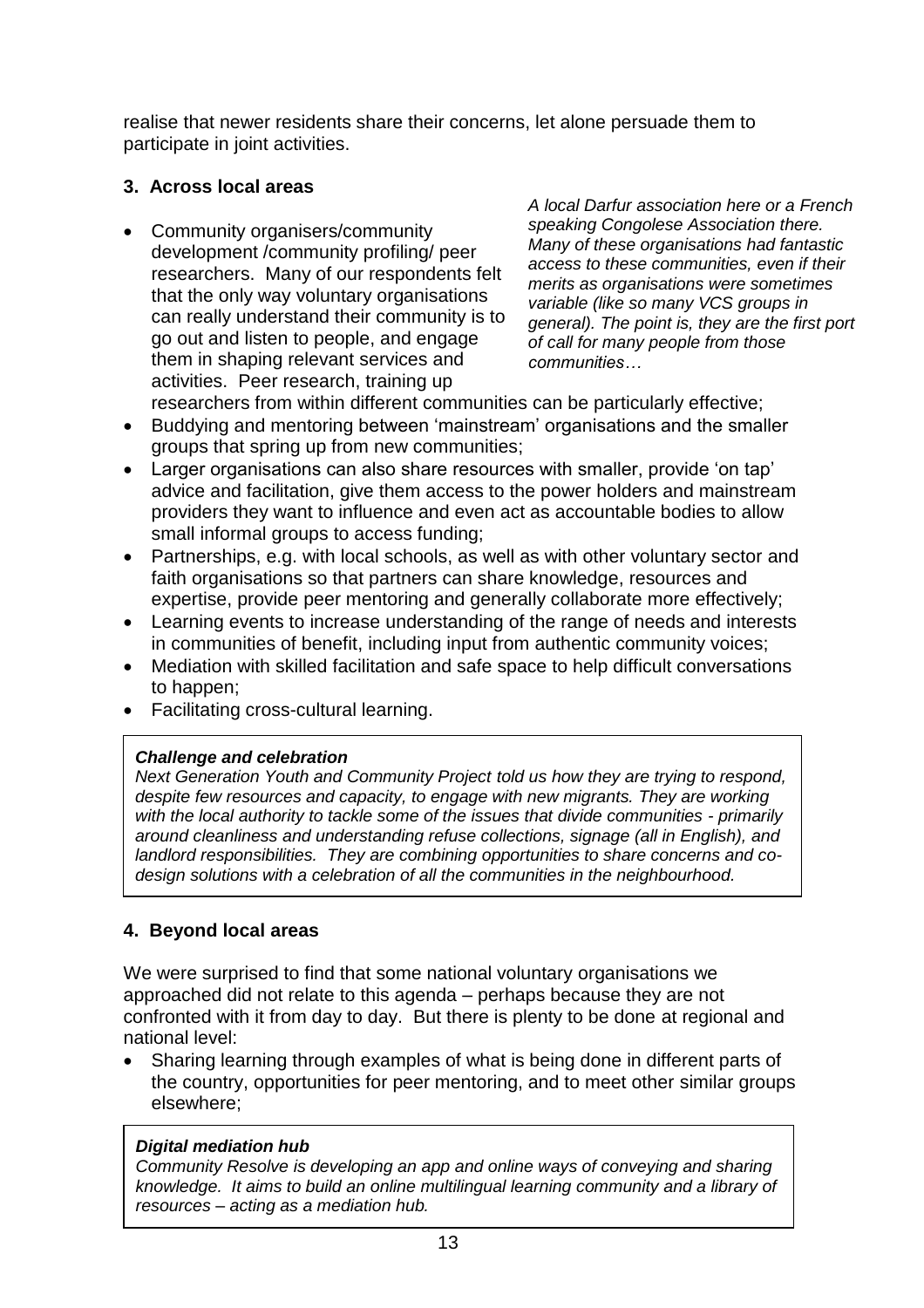- Research and intelligence gathering by sub-regional/regional voluntary organisations (who aren't in competition for local resources) can play an important role in evidence gathering and policy influence;
- Foresighting work to alert voluntary organisations to the implications of current changes for the future. For example, planning for the likelihood that high numbers of children now will mean high numbers of young people later on.

## **Section IV: What can funders do?**

Funders have a crucial role to play in addressing this agenda, and as part of the scoping study for the Baring Foundation, we asked research respondents what they thought would be appropriate and explored potential resourcing options. Of course, some funders are already investing in some of the ways suggested below and we thought it useful to share what some respondents see as making for good practice.

*A small grant of £200 could make a lot of difference to a small VCO – pay for a venue; photocopying etc.*

*One off funding can help groups to make the space, and perhaps bring in a facilitator, to do this.* Community anchors

Funders cannot fill all the gaps left by the cuts of recent years - there are limits, for example, to their capacity to fund the community development that respondents and the literature repeatedly argued for across the country. But previous programmes have demonstrated again and again that relatively modest resources can make a difference, even in the face of quite complex problems. Below we outline both what to fund - the kinds of activities that can be supported at very local, area-wide and national level and we also suggest how to fund in order to ensure that the best possible use is made of the funds available.

#### **1. What to fund**

Respondents suggested that funding was needed at three levels:

#### **Very local level**

 Small 'at risk' grants (e.g. under £500) to small, often informal, organisations from the incoming communities that don't require the group to scale up or formalise to satisfy funder requirements. These might cover basic operational costs such as meeting venues and training, fund activities for their members or help them to organise as necessary to get their first pot of slightly larger funding, and/or influence mainstream providers:

*Providers can't relate to all the different local refugee organisations, so it is important to build up the capacity of these organisations to consult with their members and then report back*;

#### *The value of small grants*

*Communities R Us provided £10k in three pilot areas plus external support. Similarly, Near Neighbours demonstrated the value of small grants in the four areas where it worked. In the mid 2000s, the government's Community Chest Programme demonstrated the value of small grants administered through local organisations, such as community foundations.*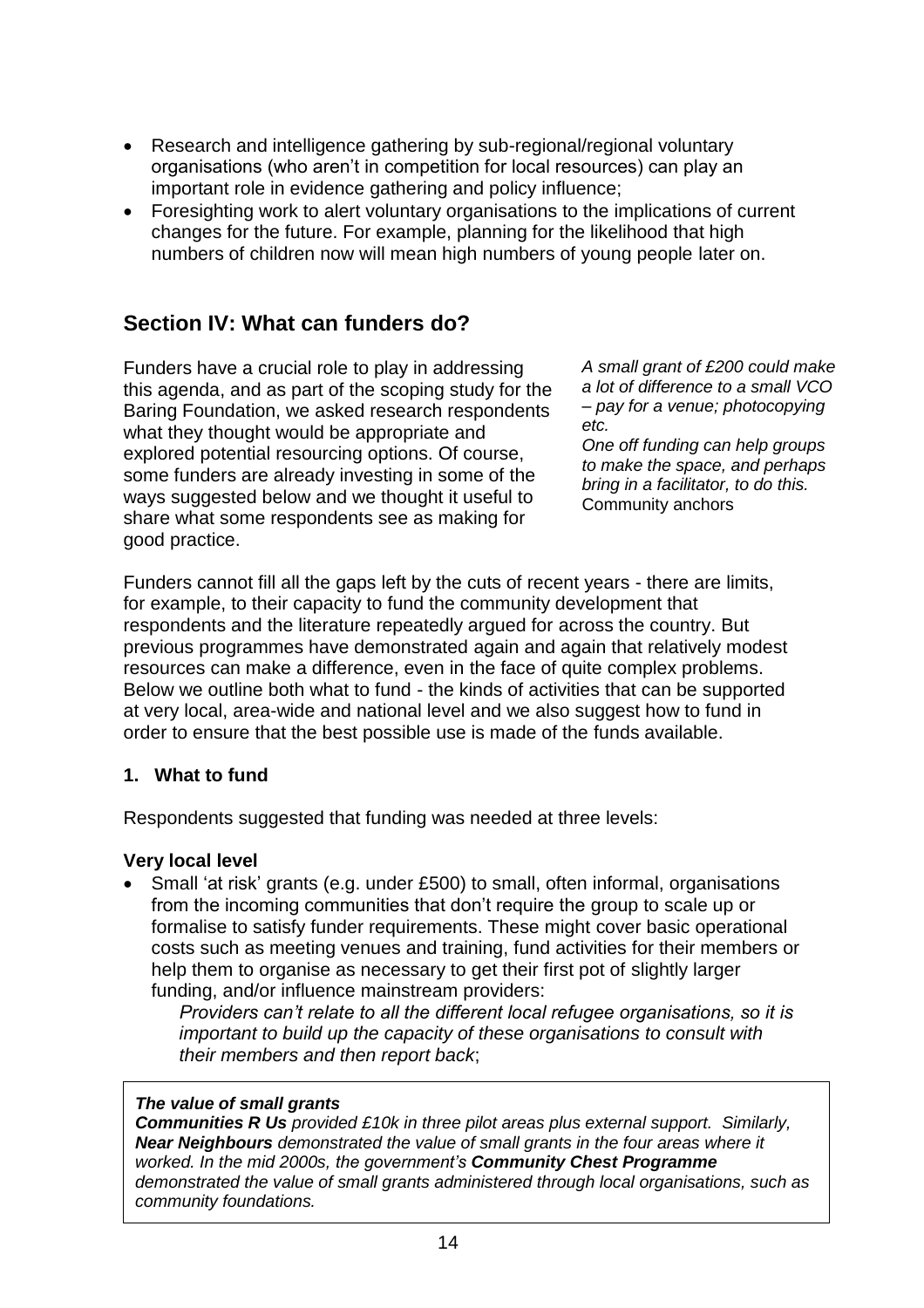Grants (e.g. up to £1500) for consultancy to help existing community groups to adapt and remain relevant:

*It is a big ask to adapt to change on top of the day job they are funded to do. Small kinds of money would help organisations think about what they are/what they want to do and the business planning for that. They also need examples of what others have done.*

## **Area-wide level - community anchors and partnerships**

- Grants (e.g. £5-10,000) to help infrastructure organisations or groups of organisations to step back and think though their strategy and governance: *Everyone is struggling with how to relate to the newer, transient communities. Opportunities to fund some thinking that can be turned into practical action would be useful. Being able to bring in the right sort of support allows for a better use of my time – a few days of consultancy support makes a big difference;*
- Grants (e.g. £2,000) to encourage buddying between a mainstream organisation and smaller, often informal, BME organisations - to allow the former to tap into the (paid) specialist expertise and networks of the latter and promote access to their services/diversify service users;
- Grants (e.g. £5,000) to support partnership building: *Partnership is a way of getting more done but you need the time to invest in partnership before the money is on the table – build the capacity to work together. This capacity has been hit in the last 4 years – as money disappeared it became much harder to maintain relationships;*
- Larger grants (e.g. £20,000 over time) to community anchor organisations to train residents from different communities in peer research and community organizing and pay them sessional costs to carry out the work;
- Funding for skilled mediation and conflict resolution, maybe in collaboration with a specialist organisation;
- Grants for innovative use of social media and for sharing the learning more widely.

## **National level**

 Work with the Early Action Task Force to pioneer a 'ready for anything' community with a relevant and responsive independent voluntary sector;

*Early Action sets out to answer the question: 'How do we build a society that prevents problems from occurring rather than one that, as now, copes with the consequences?'. The Early Action Task Force, led by Community Links, comprises people from government, business, funding bodies, voluntary and community sector organisations, policy bodies etc., all united by a desire for a society which acts earlier.* 

- Work with national umbrellas (e.g. Locality/UKCF/NACVA) to improve their capacity to support community anchors and voluntary sector infrastructure in responding to this agenda;
- Commission briefing papers that help to stimulate thinking within the voluntary sector about responding to a changing demographic;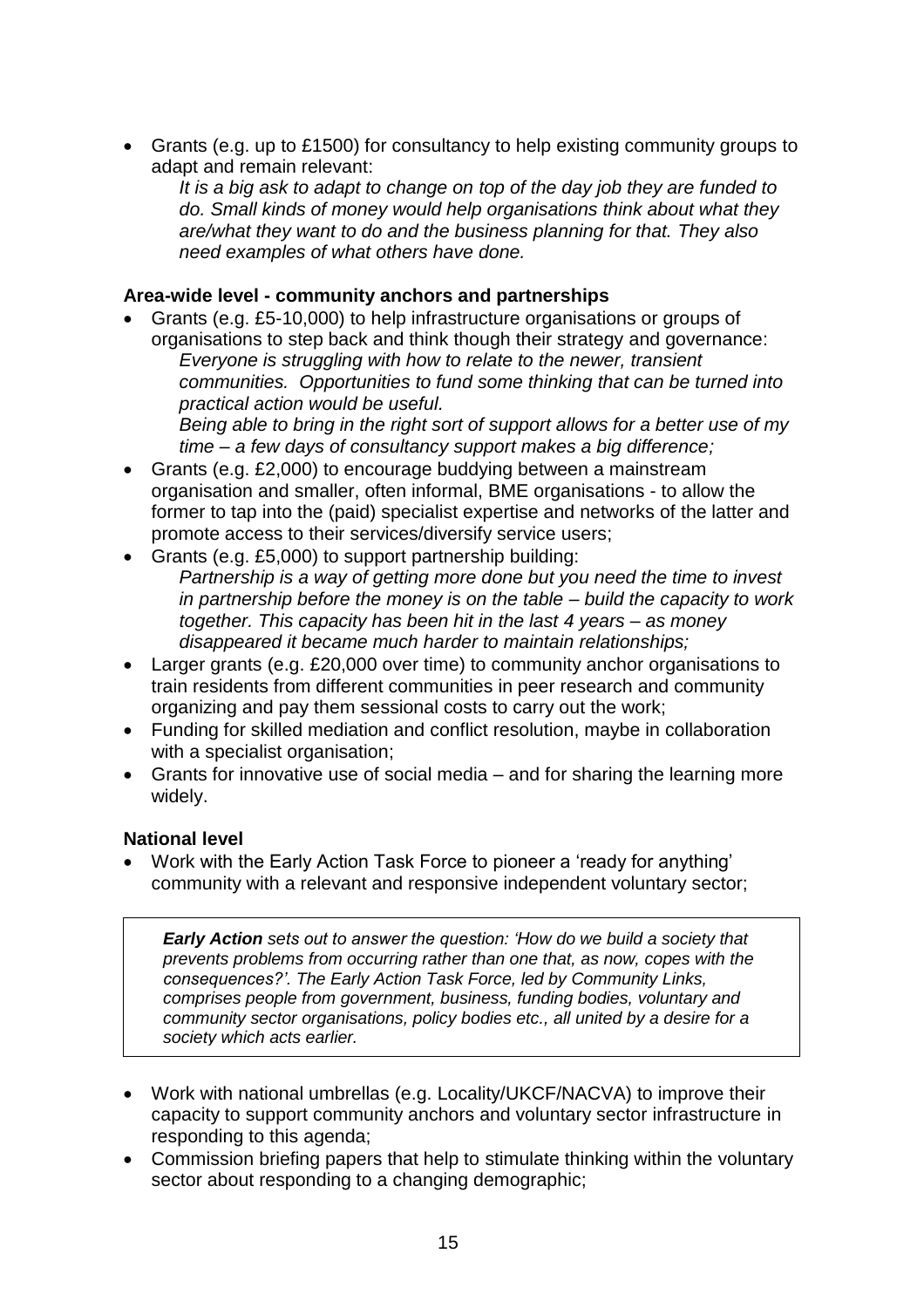Commission research to get a better picture of how the newer communities see the challenges that have been described here.

## **2. How to fund**

#### **Access**

Access to very local, smaller groups will not be easy for national funders. One way of tackling this is to support infrastructure community/community trusts to extend their reach in

some of the ways suggested above. However, at area-wide and national level there should be at least some open access – to get at the new ideas that no one else has thought of or come across.

*There are plenty of examples of what we would like you to look at in your community, but what is it that communities feel is a priority themselves?* Community anchor

#### **Conditions of grant**

Small and newly emerging groups at local level often have no prior experience of funding requirements and can easily fall foul of traditional accountability requirements. Reaching and supporting them requires a funder to take risks. One approach would channel the money through a trusted local infrastructure organisation, as Big Local has done. Another would be to offer funds and support for them to formalise, as part of a phased grants strategy as the Community Chest Programme did in the early 2000s.

#### **Reporting requirements**

Tracking impact can be very difficult, especially in areas with a transient population. Reporting expectations need to be realistic and appropriate, especially when funding is short term, with support to help organizations make a meaningful assessment of how they are doing and what they are learning: *It is the interaction of approaches and relationships rather than methodological rigidity, which produces a genuinely effective transformation process (Jones et al., 2013).*

## **Local flexibility**

Whilst the Funder should be prescriptive about what can be funded, the way in which funding is used to meet agreed objectives

should be relevant to an organisation's needs. For example, grants to infrastructure /groups of organisations may be used for consultancy or they may wish to do the work themselves and use the funding to backfill existing management time. Equally, the choice of consultants should be locally determined and recruited either through a local or national infrastructure body's pool of consultants or recruited through normal advertising and commissioning channels.

*Big Assist provided around £6- 7000 of consultancy in two 4/5 month slots. Although small scale it was very valuable. It wasn't over prescriptive either they were flexible about how they used their resource to meet their needs, and the monitoring was reasonable.* 

Community anchor organisation

## **Phasing funds**

Several respondents recommended phased funding, that is, for organisations to have the option of a further grant to follow up on their outreach, research and strategy activities.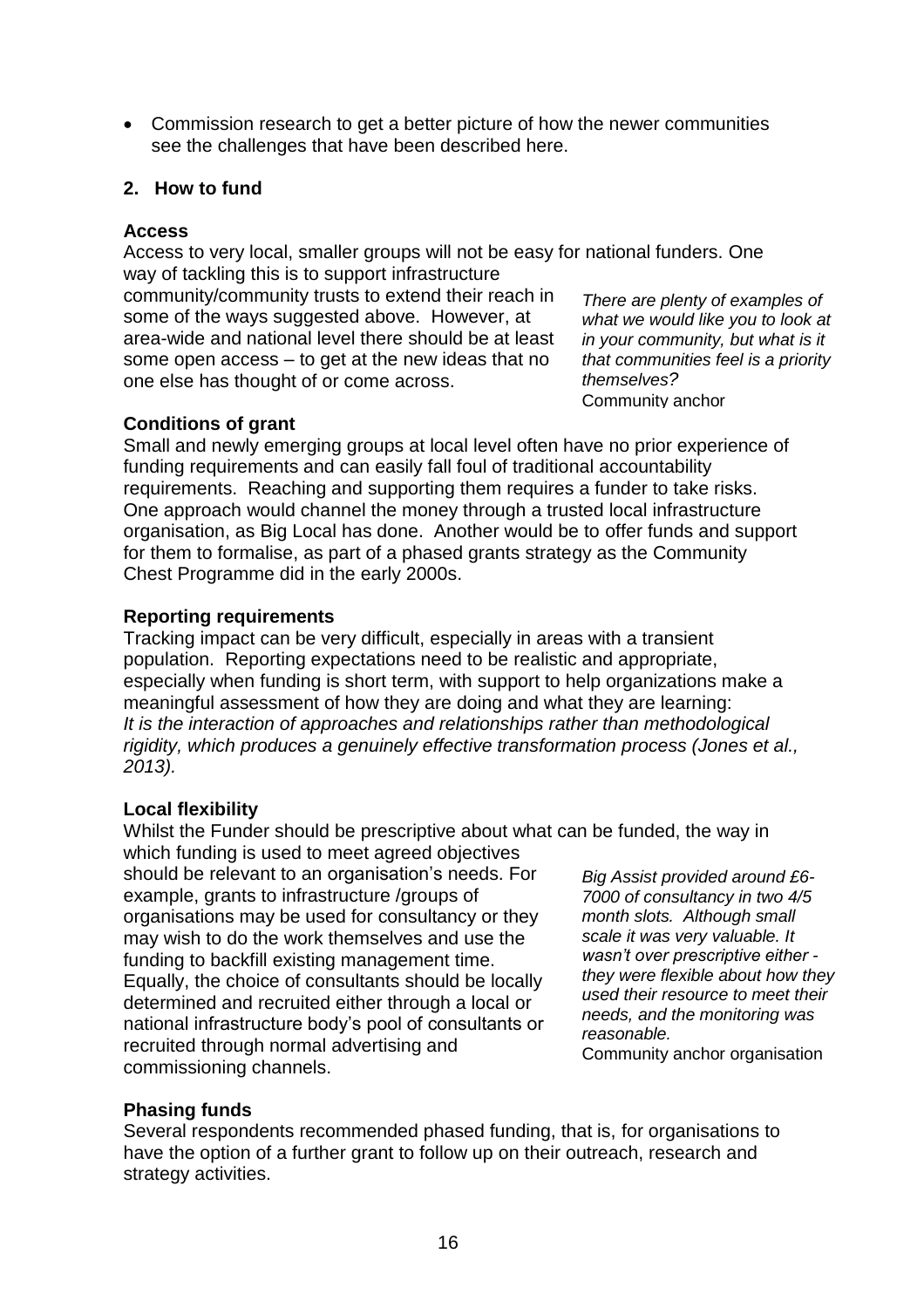## **Supporting learning**

Many funding programmes demonstrate that the learning local groups most value is peer learning, where funders bring grantees together to share experience and examples of what is being done in different parts of the country. These are valuable networking opportunities, give groups the confidence of knowing that they are not alone, and provide important opportunities for peer mentoring.

#### **A potential approach, as informed by this research: A two year place based 'Communities in Transition' pilot fund**

This could focus on up to six geographical areas working through a local community anchor organisation that has the understanding and leadership qualities to manage a phased approach and, where appropriate, in collaboration with local community foundations. This would include a requirement to share learning with the funder to help inform and shape policy at a national level.

The geographical areas could include a mix between areas that have strong voluntary sector histories and those that are relatively weaker (e.g. from this scoping study these would include Bristol, Newham or Tower Hamlets (strong) and Wakefield District, Rotherham and Great Yarmouth (weaker) for example).

In each area, the fund would enable a 'pick and mix' approach, drawn from the ideas above, as appropriate, e.g.:

- An 'at risk' small grants pot for very small new groups (this could be targeted/managed/delivered by the lead community anchor organisation);
- Resources to allow larger organisations, one of which would be the lead body, to have some thinking time, take a step back and consider their strategic and organisational development (this could be used to buy in consultancy support or backfill management time);
- A pot of resources for community profiling and engagement through peer research or community listening projects at neighbourhood or sub district level;
- Resources to share learning and engage in influencing at a strategic level (this might include influencing others about what they fund and how, how risk can be allowed for, as well as managed, and around the value of peer research/listening type work).

A phased approach to this would mean delivery of resources in stages over a one to two year period:

- Early research, community mapping work;
- Organisational thinking and change management work;
- Sharing what works and influence.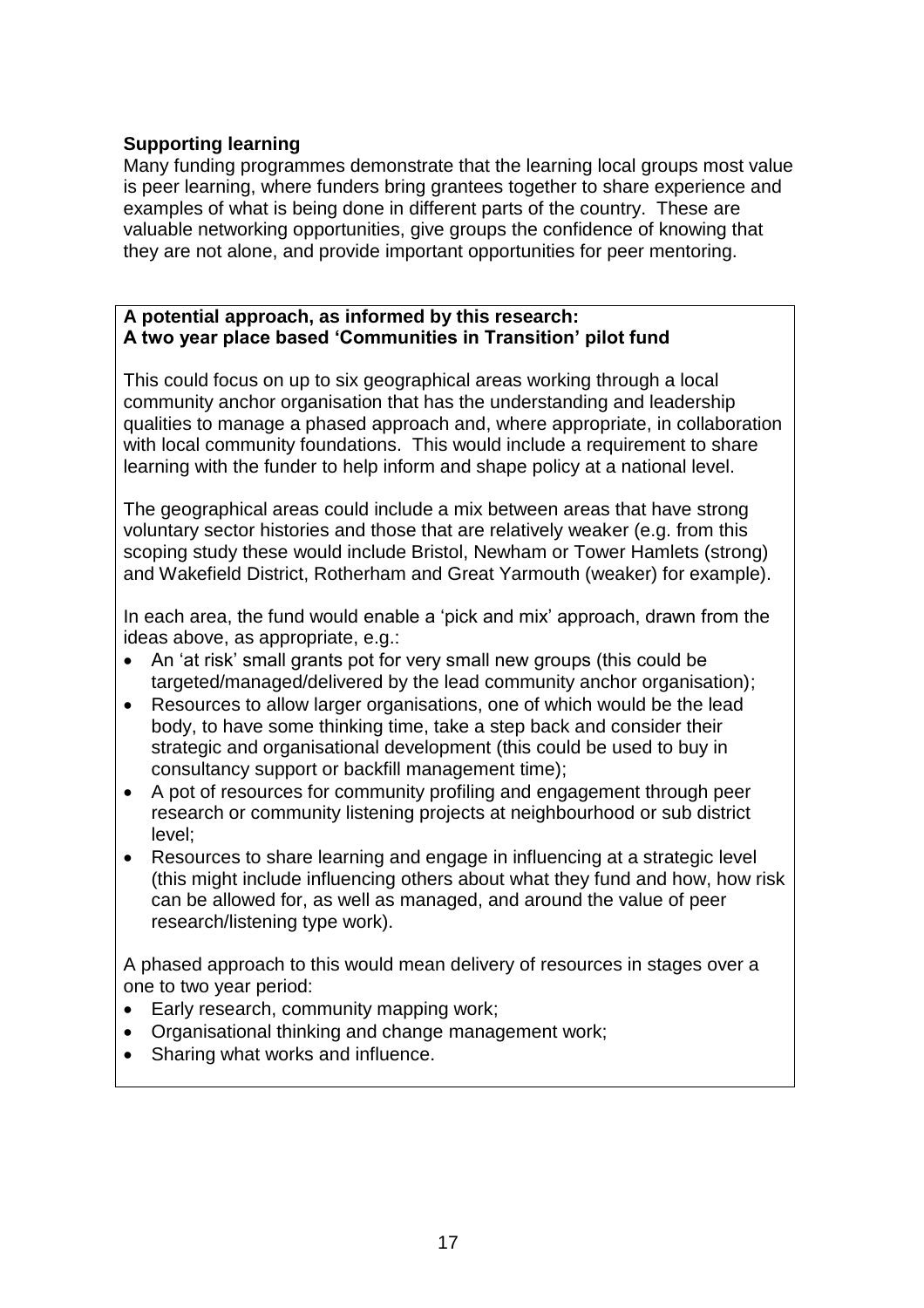## **Appendix 1: References and other material consulted**

## **References**

Amin, A. (2002) 'Ethnicity and the multicultural city: living with diversity', Environment and Planning A, 34, 959-80.

Beider, H. (2011) Community cohesion: The views of white working-class communities, Joseph Rowntree Foundation.

Blake, G., Diamond, J., Foot, J., Gidley, B., Mayo, M., Shukra, K. and Yarnit, M. (2008) Community engagement and community cohesion. Joseph Rowntree Foundation.

Burns, D. (2007) Systemic action research: A strategy for whole system change, Bristol: Policy Press.

Catney, G. (2011) 'Diversity and the complexities of ethnic integration in the UK: guest editor's introduction', Journal of Intercultural Studies, 32 (20), 107-14.

Hall, S. (2008) 'Narrating the city: Diverse spaces of urban change', Open House International, 33(2) 10-17.

Jones, H., Jones, V. and Cook, J. (2013) 'Impact measurement or agendasetting?', in M. Mayo, Z. Mendiwelso-Bendk and C. Packham (eds) Community research for community development, Pal grane Macmillan, pp. 43-64.

Jupp, E. (2013) '"I feel more at home here than in my own community":

approaching the emotional geographies of neighbourhood policy', Critical Social Policy, 33 (3) 532-53.

Kesten, J. (2011) 'Multiculture and community in new city spaces', Journal of Intercultural Studies, 32 (20), 133-50.

Markova, E, and Black, R. (2007) East European immigration and community cohesion, Joseph Rowntree Foundation.

McCabe, A. and Phillimore, J. (2012) All change? Surviving 'below the radar': community groups and activities in a Big Society, TSRC Working Paper 87, Third Sector Research Centre.

Munoz, S. (2011) 'Ethno-faith burbs: religious affiliation and residential patterns of the Indian ethnic populations of Dundee and Glasgow', Journal of Intercultural Studies, 32 (20), 115-31.

Jochum, V., LeMage, N., Taylor, C. and Wilding, K. (2014) The road ahead, NCVO.

Saggar, S., Somerville, W., Ford, R. and Sobolewska, M. (2012) The impacts of migration on social cohesion and immigration, Home Office.

Semino, S. (2014) 'Governmental promotion of social cohesion and its effect on local civil society organisations: how these institutions respond to the inclusion of vulnerable groups as active citizens',Social Policy and Society, published online [http://journals.cambridge.org/abstract\\_S1474746414000207](http://journals.cambridge.org/abstract_S1474746414000207)

## **Other material consulted**

Barrett, A. et al (2014) Listen Up! Connecting Churches and Communities through listening, Church Urban Fund

Beatty, C. and Fothergill, S. (2013) Hitting the poorest places hardest: The local and regional impact of welfare reform, Centre for Regional Economic and Social Research, Sheffield Hallam University.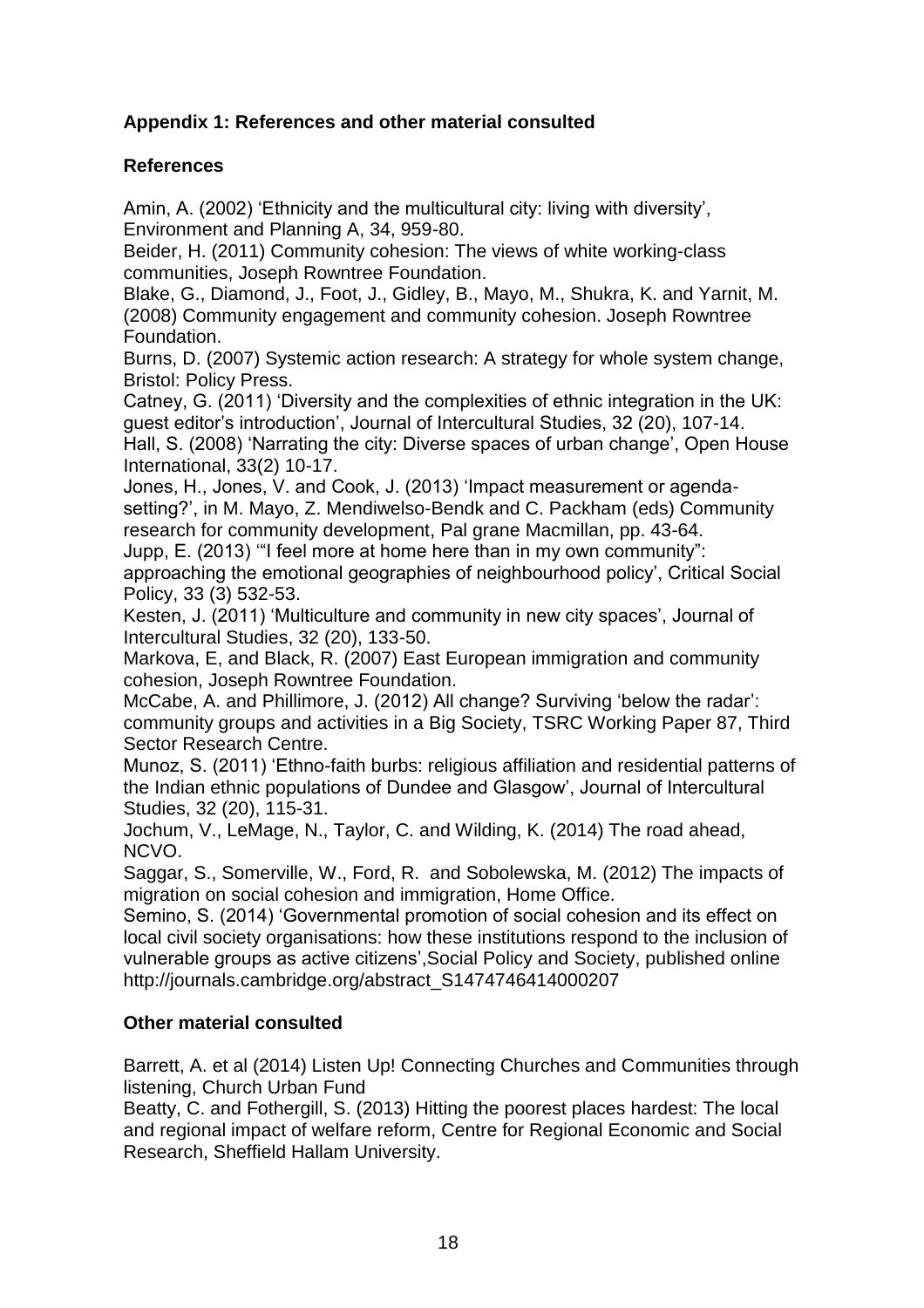Bickley, P. (2014) Good neighbours: How churches help communities flourish, Church Urban Fund.

Civil Exchange (2014) Making good: The future of the voluntary sector, Civil Exchange.

Early Action Task Force (2011) The triple dividend: thriving lives, costing less, contributing more, Community Links.

Early Action Task Force (2012) The deciding time: Prevent today or pay tomorrow, Community Links.

Early Action Task Force (2014) Towards effective prevention: Practical steps for the next government, Community Links.

Gaster, L. and Crossley, R. (2000) Community development: Making a difference in social housing, JRF

hact (undated) Communities r us: new and established communities working together, Housing Associations Charitable Trust.

Hall, S. (2010) 'Picturing difference: juxtaposition, collage and layering of a multiethnic street', Anthropology matters, 12 (1), 1-17.

Hudson, M., Philips, J., Ray, K. and Barnes, H. 2007) Social cohesion in diverse communities, Joseph Rowntree Foundation.

Hudson, M., Davidson, R., Durante, L., Grieve, J and Kazmi, A. (2011) Recession and cohesion in Bradford, Joseph Rowntree Foundation.

Institute of Community Cohesion (2007) Estimating the scale and impacts of migration at the local level, ICoCo.

Involve Yorkshire and Humber (2014) 19th Quarterly Confidence Report. Involve Yorkshire and Humber.

Joseph Rowntree Foundation (undated) Social cohesion and urban inclusion for disadvantaged neighbourhoods, Joseph Rowntree Foundation

McCabe, A., Phillimore, J. and Mayblin, L. (undated) ' "Below the radar" activities and organisations in the third sector: A summary review of the literature', TSRC Briefing Paper 29, University of Birmingham.

Mitton, L. (2011) 'The languages of black Africans in England', Journal of Intercultural Studies, 32 (20), 151-72.

Near Neighbours (2014) Small Grants Fund: Final report, Church Urban Fund. Phillimore, J. and Goodson, L. (2010) 'Failing to adapt: institutional barriers to RCO engagement in transformation of social welfare', Social Policy and Society, 9 (2), 181-92.

Phillips, D., Athwal, B., Robinson, D. and Harrison, M. (2014) 'Toward intercultural engagement: building shared visions of neighbourhood and community in an era of new migration', Journal of Ethnic and Migration Studies, 40(1), 42-59.

Piacentini, T. (2012) Moving beyond 'refugeeness': problematising the 'refugee community organisation', TSRC working paper 85, University of Glasgow.

Poppleton, K., Hitchcock, K. Lymperopoulou, K., Simmons, J. and Gillespie, R. (2013) Social and public service impacts of international migration at the local level, Research report 72, Home Office.

Robinson, D. and Reeve, K. (2006) Neighbourhood experiences of new immigration: Reflections from the evidence base, Joseph Rowntree Foundation. Robinson, D. and Walshaw, A. (undated) New migration, neighbourhood effects and community change, Connected Communities

Thomas, P. and Sanderson, P. 'Crossing the line? White young people and community cohesion', Critical Social Policy, 33.1, 160-80.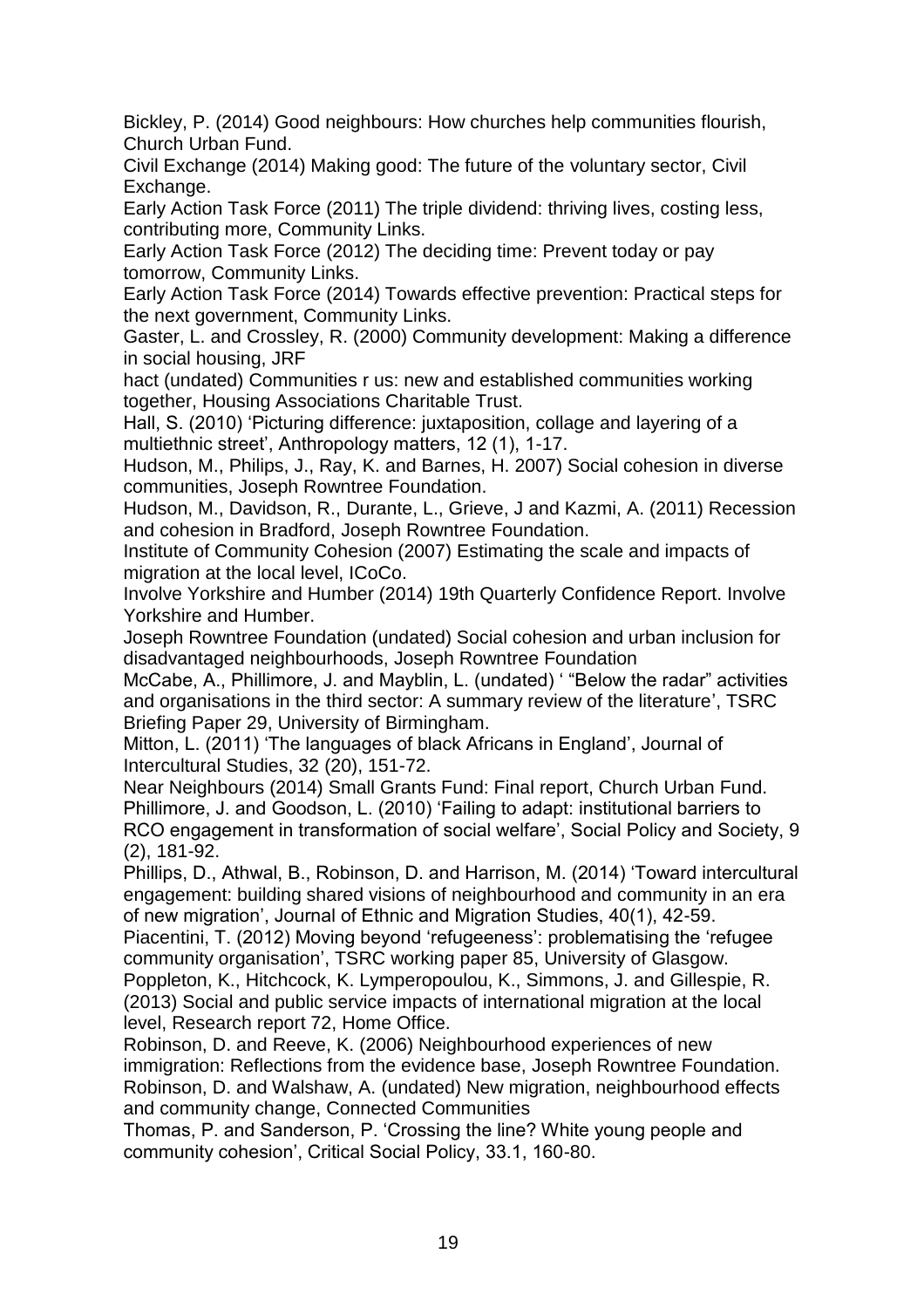Waite, M. (undated) Combining diversity with common citizenship, Joseph Rowntree Foundation Charitable Trust.

Wood, P. (2012) 'Challenges of governance in multi-ethnic cities', in H. Anheier and Y.R.Isar (eds) Cultural policy and governance in a new metropolitan age, Sage.

University of Kansas (2014) Community Tool Box, Section 7. Building Culturally Competent Organizations

Vertovec, S. (2007) New complexities of cohesion in Britain: super-diversity, transnationalism and civil-integration, Commission on Integration and Cohesion Wood, P., Landry, C. and Bloomfield, J. (2006) How can we unlock the potential of cultural diversity in cities? Joseph Rowntree Foundation.